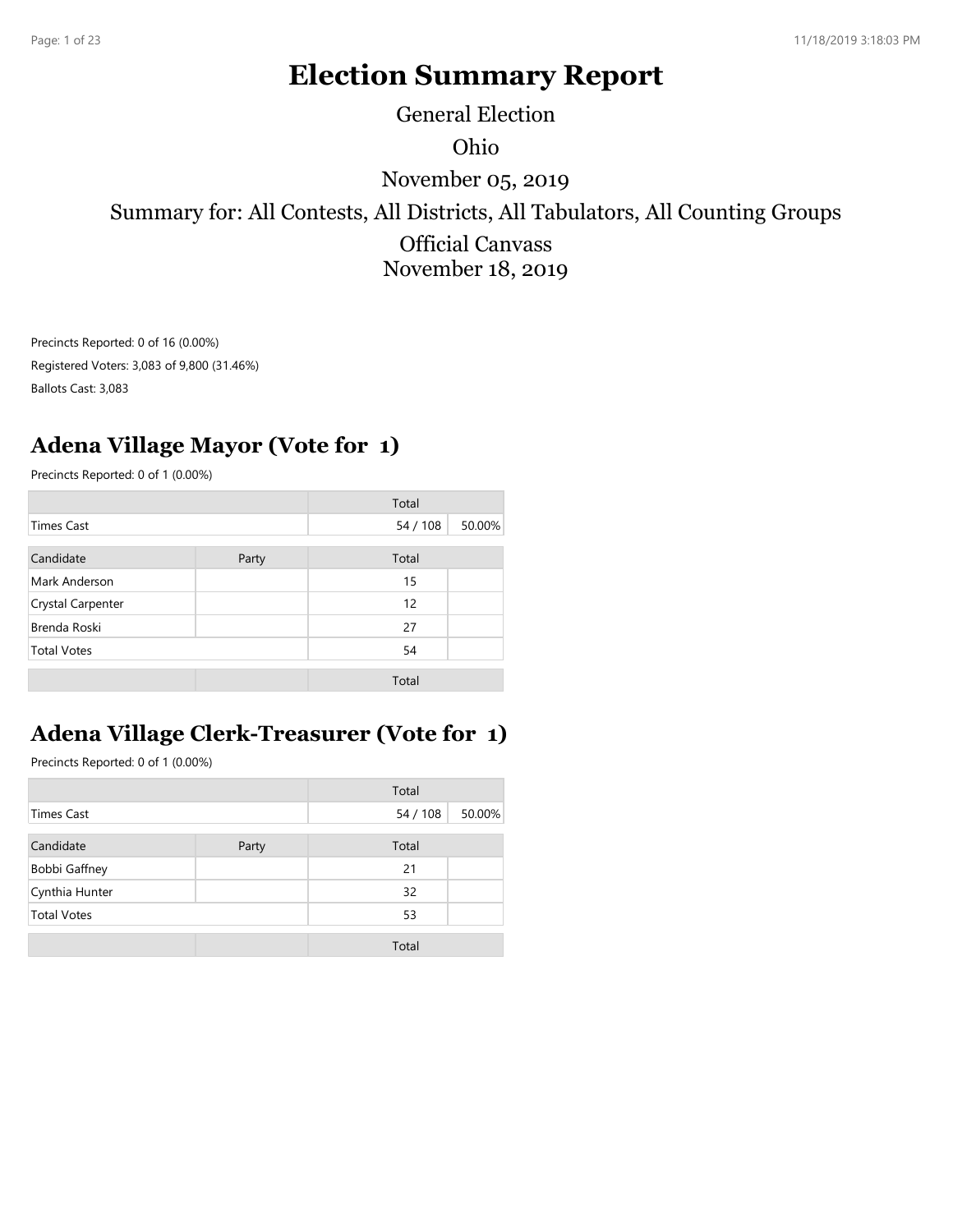#### Adena Village Council (Vote for 2)

| Page: 2 of 23                                             |       |          |        |
|-----------------------------------------------------------|-------|----------|--------|
|                                                           |       |          |        |
| <b>Adena Village Council (Vote for 2)</b>                 |       |          |        |
| Precincts Reported: 0 of 1 (0.00%)                        |       |          |        |
|                                                           |       | Total    |        |
| <b>Times Cast</b>                                         |       | 54 / 108 | 50.00% |
| Candidate                                                 | Party | Total    |        |
| Marla Brokaw                                              |       | 33       |        |
| Beth Ann Burke                                            |       | 19       |        |
| Kelly Kropka                                              |       | 24       |        |
| <b>Total Votes</b>                                        |       | 76       |        |
|                                                           |       | Total    |        |
|                                                           |       |          |        |
|                                                           |       |          |        |
|                                                           |       |          |        |
| <b>Adena Village Board of Public Affairs (Vote for 2)</b> |       |          |        |
| Precincts Reported: 0 of 1 (0.00%)                        |       |          |        |
|                                                           |       | Total    |        |
| <b>Times Cast</b>                                         |       | 54 / 108 | 50.00% |
| Candidate                                                 | Party | Total    |        |
| Elizabeth Core                                            |       | 45       |        |
| No Valid Petition Filed                                   |       |          |        |
| <b>Total Votes</b>                                        |       | 45       |        |

## Adena Village Board of Public Affairs (Vote for 2)

|                                             |       | Total    |        |
|---------------------------------------------|-------|----------|--------|
| <b>Times Cast</b>                           |       | 54 / 108 | 50.00% |
| Candidate                                   | Party | Total    |        |
| Elizabeth Core                              |       | 45       |        |
| No Valid Petition Filed                     |       |          |        |
| <b>Total Votes</b>                          |       | 45       |        |
|                                             |       | Total    |        |
|                                             |       |          |        |
|                                             |       |          |        |
|                                             |       |          |        |
| <b>Bowerston Village Mayor (Vote for 1)</b> |       |          |        |
| Precincts Reported: 0 of 1 (0.00%)          |       |          |        |
|                                             |       | Total    |        |
| <b>Times Cast</b>                           |       | 67 / 192 | 34.90% |
| Candidate                                   | Party | Total    |        |
| Lester Milo Baker                           |       | 23       |        |
| Jacqueline Sue Humphrey                     |       | 42       |        |
| <b>Total Votes</b>                          |       | 65       |        |
|                                             |       | Total    |        |

## Bowerston Village Mayor (Vote for 1)

|                         |       | Total    |        |
|-------------------------|-------|----------|--------|
| <b>Times Cast</b>       |       | 67 / 192 | 34.90% |
| Candidate               | Party | Total    |        |
| Lester Milo Baker       |       | 23       |        |
| Jacqueline Sue Humphrey |       | 42       |        |
| <b>Total Votes</b>      |       | 65       |        |
|                         |       | Total    |        |

#### Bowerston Village Council (Vote for 2)

|                                               |       | Total    |        |
|-----------------------------------------------|-------|----------|--------|
| <b>Times Cast</b>                             |       | 67 / 192 | 34.90% |
| Candidate                                     | Party | Total    |        |
| Lester Milo Baker                             |       | 23       |        |
| Jacqueline Sue Humphrey                       |       | 42       |        |
| <b>Total Votes</b>                            |       | 65       |        |
|                                               |       | Total    |        |
|                                               |       |          |        |
| <b>Bowerston Village Council (Vote for 2)</b> |       |          |        |
| Precincts Reported: 0 of 1 (0.00%)            |       |          |        |
|                                               |       | Total    |        |
| <b>Times Cast</b>                             |       | 67 / 192 | 34.90% |
| Candidate                                     | Party | Total    |        |
| Jon D. Humphrey                               |       | 49       |        |
| No Valid Petition Filed                       |       |          |        |
| <b>Total Votes</b>                            |       | 49       |        |
|                                               |       | Total    |        |
|                                               |       |          |        |
|                                               |       |          |        |
|                                               |       |          |        |
|                                               |       |          |        |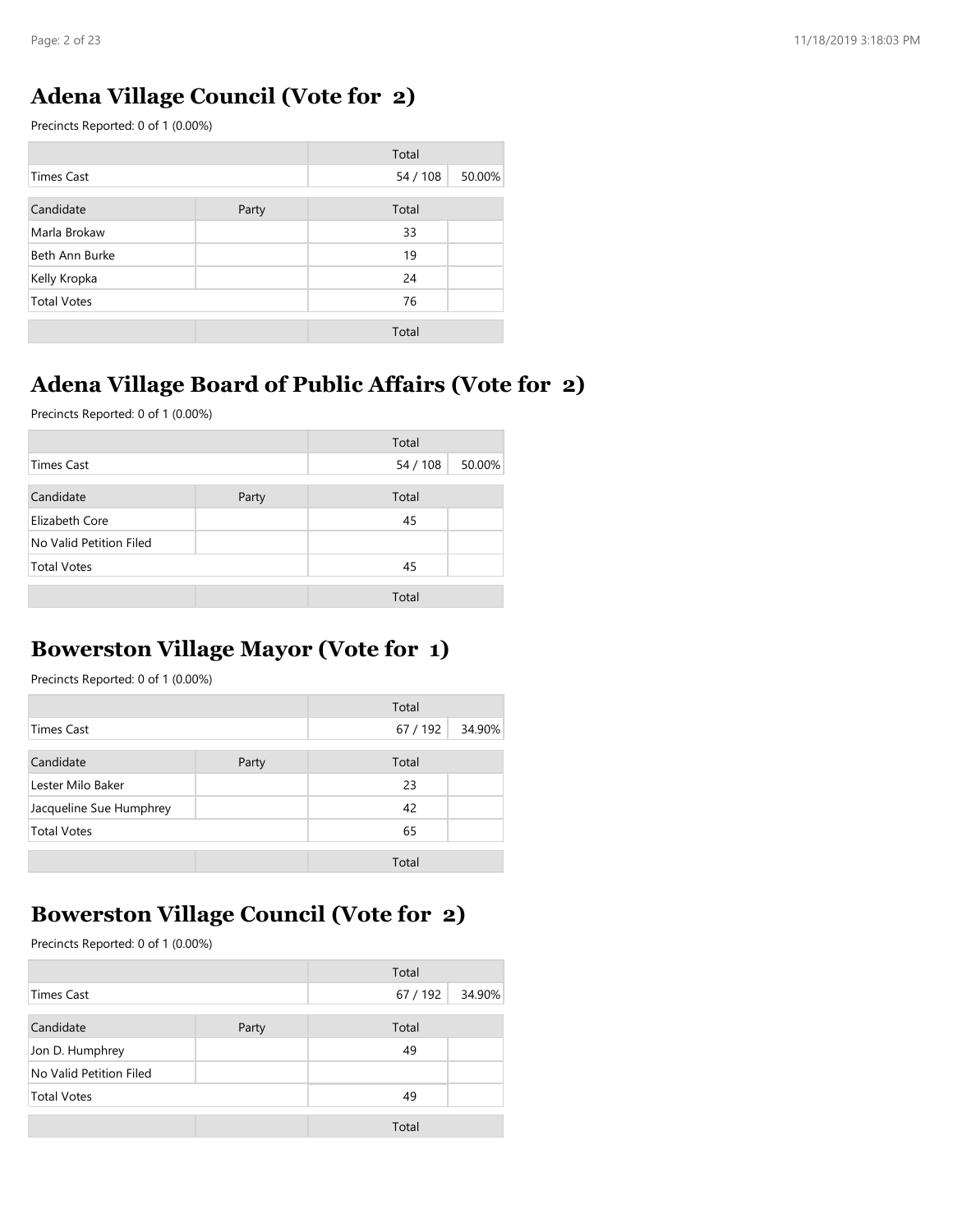#### Cadiz Village Mayor (Vote for 1)

| Page: 3 of 23                                                                 |            |             |        |
|-------------------------------------------------------------------------------|------------|-------------|--------|
|                                                                               |            |             |        |
| <b>Cadiz Village Mayor (Vote for 1)</b><br>Precincts Reported: 0 of 2 (0.00%) |            |             |        |
|                                                                               |            | Total       |        |
| <b>Times Cast</b>                                                             |            | 612 / 2,073 | 29.52% |
| Candidate                                                                     | Party      | Total       |        |
| John Glen Migliore                                                            | <b>DEM</b> | 509         |        |
| <b>Total Votes</b>                                                            |            | 509         |        |
|                                                                               |            | Total       |        |
|                                                                               |            |             |        |
|                                                                               |            |             |        |
| <b>Cadiz Village Clerk-Treasurer (Vote for 1)</b>                             |            |             |        |
| Precincts Reported: 0 of 2 (0.00%)                                            |            |             |        |
|                                                                               |            | Total       |        |
| <b>Times Cast</b>                                                             |            | 612 / 2,073 | 29.52% |
| Candidate                                                                     | Party      | Total       |        |
| Amy Lynn Ossman                                                               | <b>DEM</b> | 469         |        |
| <b>Total Votes</b>                                                            |            | 469         |        |

## Cadiz Village Clerk-Treasurer (Vote for 1)

|                    |       | Total       |        |
|--------------------|-------|-------------|--------|
| <b>Times Cast</b>  |       | 612 / 2,073 | 29.52% |
| Candidate          | Party | Total       |        |
| Amy Lynn Ossman    | DEM   | 469         |        |
| <b>Total Votes</b> |       | 469         |        |
|                    |       | Total       |        |

## Cadiz Village Council (Vote for 2)

| Precincts Reported: 0 of 2 (0.00%)                                              |            |             |        |
|---------------------------------------------------------------------------------|------------|-------------|--------|
|                                                                                 |            | Total       |        |
| <b>Times Cast</b>                                                               |            | 612 / 2,073 | 29.52% |
| Candidate                                                                       | Party      | Total       |        |
| Amy Lynn Ossman                                                                 | <b>DEM</b> | 469         |        |
| <b>Total Votes</b>                                                              |            | 469         |        |
|                                                                                 |            | Total       |        |
| <b>Cadiz Village Council (Vote for 2)</b><br>Precincts Reported: 0 of 2 (0.00%) |            |             |        |
|                                                                                 |            | Total       |        |
| <b>Times Cast</b>                                                               |            | 612 / 2,073 | 29.52% |
| Candidate                                                                       | Party      | Total       |        |
| William Donald Hyde                                                             | <b>REP</b> | 325         |        |
| Eric Woodlyn Miller                                                             | DEM        | 390         |        |
| <b>Total Votes</b>                                                              |            | 715         |        |
|                                                                                 |            | Total       |        |
|                                                                                 |            |             |        |
| <b>Deersville Village Mayor (Vote for 1)</b>                                    |            |             |        |
| Precincts Reported: 0 of 1 (0.00%)                                              |            |             |        |
|                                                                                 |            | Total       |        |
| <b>Times Cast</b>                                                               |            | 15/42       | 35.71% |
| Candidate                                                                       | Party      | Total       |        |
| Dale Alan Mitchell                                                              |            | 13          |        |
| <b>Total Votes</b>                                                              |            | 13          |        |
|                                                                                 |            |             |        |
|                                                                                 |            | Total       |        |

#### Deersville Village Mayor (Vote for 1)

|                    |       | Total           |  |
|--------------------|-------|-----------------|--|
| <b>Times Cast</b>  |       | 15/42<br>35.71% |  |
| Candidate          | Party | Total           |  |
| Dale Alan Mitchell |       | 13              |  |
| <b>Total Votes</b> |       | 13              |  |
|                    |       | Total           |  |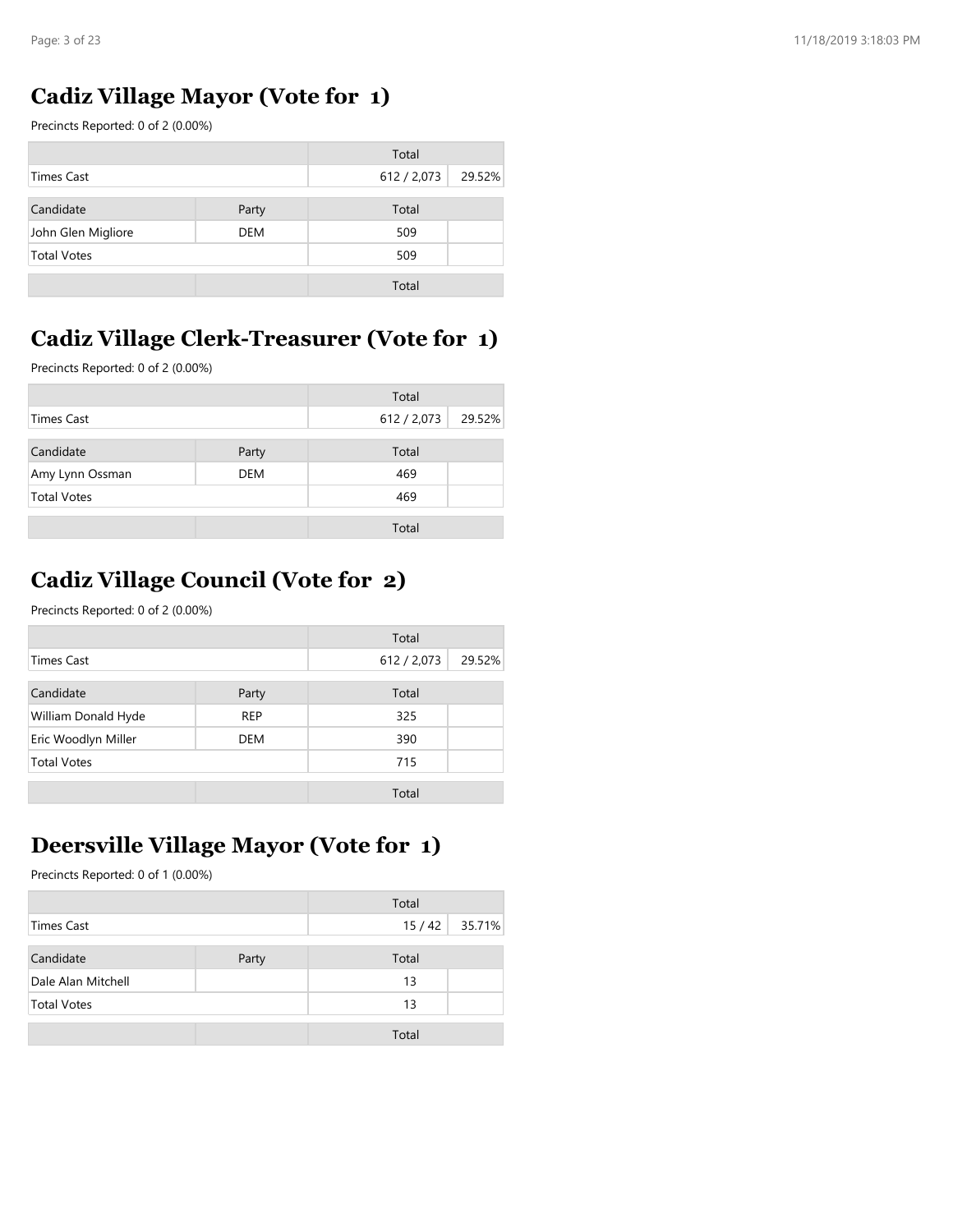## Deersville Village Council (Vote for 2)

| Page: 4 of 23                                  |       |                     |        |
|------------------------------------------------|-------|---------------------|--------|
| <b>Deersville Village Council (Vote for 2)</b> |       |                     |        |
| Precincts Reported: 0 of 1 (0.00%)             |       |                     |        |
|                                                |       | Total               |        |
| <b>Times Cast</b>                              |       | 15/42               | 35.71% |
| Candidate                                      | Party | Total               |        |
| No Valid Petition Filed                        |       |                     |        |
| <b>Total Votes</b>                             |       | $\mathsf{O}\xspace$ |        |
|                                                |       | Total               |        |
|                                                |       |                     |        |
| <b>Freeport Village Mayor (Vote for 1)</b>     |       |                     |        |
| Precincts Reported: 0 of 1 (0.00%)             |       |                     |        |
|                                                |       | Total               |        |
|                                                |       |                     |        |
| <b>Times Cast</b>                              |       | 81 / 195            | 41.54% |
| Candidate                                      | Party | Total               |        |
| No Valid Petition Filed                        |       |                     |        |
| <b>Total Votes</b>                             |       | $\mathbf 0$         |        |

#### Freeport Village Mayor (Vote for 1)

|                         |       | Total    |        |
|-------------------------|-------|----------|--------|
| Times Cast              |       | 81 / 195 | 41.54% |
| Candidate               | Party | Total    |        |
| No Valid Petition Filed |       |          |        |
| <b>Total Votes</b>      |       | 0        |        |
|                         |       | Total    |        |

## Freeport Village Council (Vote for 2)

|                                                                                    |       | Total       |        |
|------------------------------------------------------------------------------------|-------|-------------|--------|
| <b>Times Cast</b>                                                                  |       | 81 / 195    | 41.54% |
| Candidate                                                                          | Party | Total       |        |
| No Valid Petition Filed                                                            |       |             |        |
| <b>Total Votes</b>                                                                 |       | $\mathbf 0$ |        |
|                                                                                    |       |             |        |
|                                                                                    |       | Total       |        |
| <b>Freeport Village Council (Vote for 2)</b><br>Precincts Reported: 0 of 1 (0.00%) |       | Total       |        |
| <b>Times Cast</b>                                                                  |       | 81/195      | 41.54% |
| Candidate                                                                          | Party | Total       |        |
| No Valid Petition Filed                                                            |       |             |        |
| <b>Total Votes</b>                                                                 |       | 0           |        |

### Freeport Village Cleark-Treasurer (Vote for 1)

| Precincts Reported: 0 of 1 (0.00%)                                                                               |       |                   |        |
|------------------------------------------------------------------------------------------------------------------|-------|-------------------|--------|
|                                                                                                                  |       | Total             |        |
| <b>Times Cast</b>                                                                                                |       | 81 / 195          | 41.54% |
| Candidate                                                                                                        | Party | Total             |        |
| No Valid Petition Filed                                                                                          |       |                   |        |
| <b>Total Votes</b>                                                                                               |       | $\mathbf 0$       |        |
|                                                                                                                  |       | Total             |        |
| <b>Freeport Village Cleark-Treasurer (Vote for 1)</b><br>Precincts Reported: 0 of 1 (0.00%)<br><b>Times Cast</b> |       | Total<br>81 / 195 | 41.54% |
| Candidate                                                                                                        | Party | Total             |        |
| Anna Mae Cook                                                                                                    |       | 19                |        |
| Mary L. McBride                                                                                                  |       | 60                |        |
| <b>Total Votes</b>                                                                                               |       | 79                |        |
|                                                                                                                  |       | Total             |        |
|                                                                                                                  |       |                   |        |
|                                                                                                                  |       |                   |        |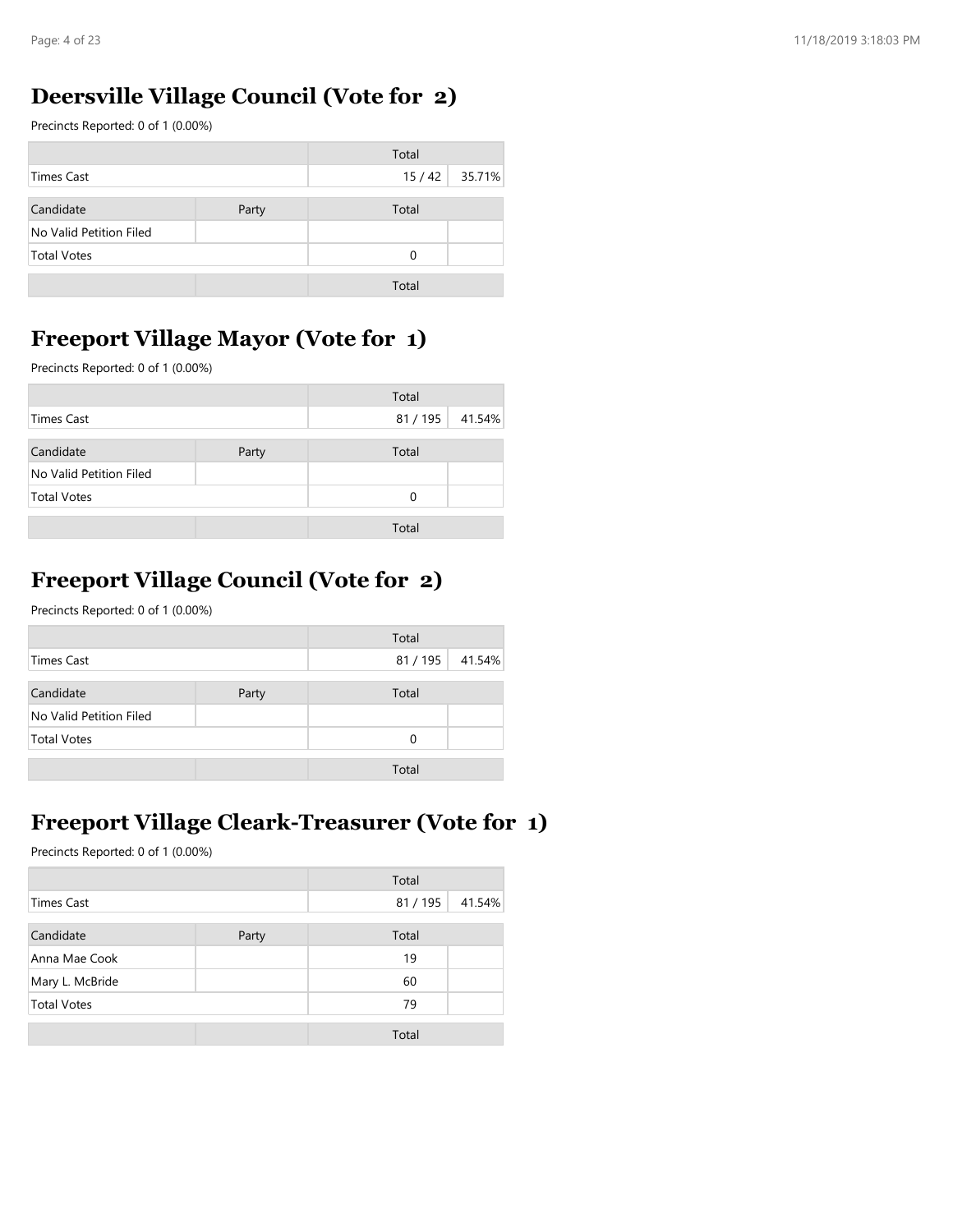### Harrisville Village Mayor (Vote for 1)

| Page: 5 of 23                              |       |           |        |
|--------------------------------------------|-------|-----------|--------|
|                                            |       |           |        |
| Harrisville Village Mayor (Vote for 1)     |       |           |        |
| Precincts Reported: 0 of 1 (0.00%)         |       |           |        |
|                                            |       | Total     |        |
| <b>Times Cast</b>                          |       | 45 / 126  | 35.71% |
| Candidate                                  | Party | Total     |        |
| Sharon L. Friend Dail                      |       | 32        |        |
| <b>Total Votes</b>                         |       | 32        |        |
|                                            |       | Total     |        |
|                                            |       |           |        |
| <b>Hopedale Village Mayor (Vote for 1)</b> |       |           |        |
|                                            |       |           |        |
| Precincts Reported: 0 of 1 (0.00%)         |       |           |        |
|                                            |       | Total     |        |
|                                            |       | 204 / 585 | 34.87% |
| <b>Times Cast</b>                          |       |           |        |
| Candidate                                  | Party | Total     |        |
| Michael A. Pelegreen, Sr                   |       | 149       |        |
| <b>Total Votes</b>                         |       | 149       |        |

#### Hopedale Village Mayor (Vote for 1)

|                          |       | Total     |        |
|--------------------------|-------|-----------|--------|
| <b>Times Cast</b>        |       | 204 / 585 | 34.87% |
| Candidate                | Party | Total     |        |
| Michael A. Pelegreen, Sr |       | 149       |        |
| <b>Total Votes</b>       |       | 149       |        |
|                          |       | Total     |        |

## Hopedale Village Council (Vote for 2)

| Precincts Reported: 0 of 1 (0.00%)                                                          |       |                    |        |
|---------------------------------------------------------------------------------------------|-------|--------------------|--------|
|                                                                                             |       | Total              |        |
| <b>Times Cast</b>                                                                           |       | 204 / 585          | 34.87% |
| Candidate                                                                                   | Party | Total              |        |
| Michael A. Pelegreen, Sr                                                                    |       | 149                |        |
| <b>Total Votes</b>                                                                          |       | 149                |        |
|                                                                                             |       | Total              |        |
| <b>Hopedale Village Council (Vote for 2)</b><br>Precincts Reported: 0 of 1 (0.00%)          |       | Total              |        |
| <b>Times Cast</b>                                                                           |       | 204 / 585          | 34.87% |
|                                                                                             |       |                    |        |
| Candidate                                                                                   | Party | Total              |        |
| Jonathan Ryan Cortez                                                                        |       | 135                |        |
| Lynette Roghelia                                                                            |       | 139                |        |
| <b>Total Votes</b>                                                                          |       | 274                |        |
|                                                                                             |       | Total              |        |
| Hopedale Village Board of Public Affairs (Vote for 2)<br>Precincts Reported: 0 of 1 (0.00%) |       |                    |        |
|                                                                                             |       |                    |        |
|                                                                                             |       | Total              |        |
| <b>Times Cast</b>                                                                           |       | 203 / 585          | 34.70% |
| Candidate                                                                                   | Party | Total              |        |
| No Valid Petition Filed                                                                     |       |                    |        |
| <b>Total Votes</b>                                                                          |       | $\pmb{0}$<br>Total |        |

## Hopedale Village Board of Public Affairs (Vote for 2)

|                         |       | Total     |        |
|-------------------------|-------|-----------|--------|
| <b>Times Cast</b>       |       | 203 / 585 | 34.70% |
| Candidate               | Party | Total     |        |
| No Valid Petition Filed |       |           |        |
| <b>Total Votes</b>      |       | $\Omega$  |        |
|                         |       | Total     |        |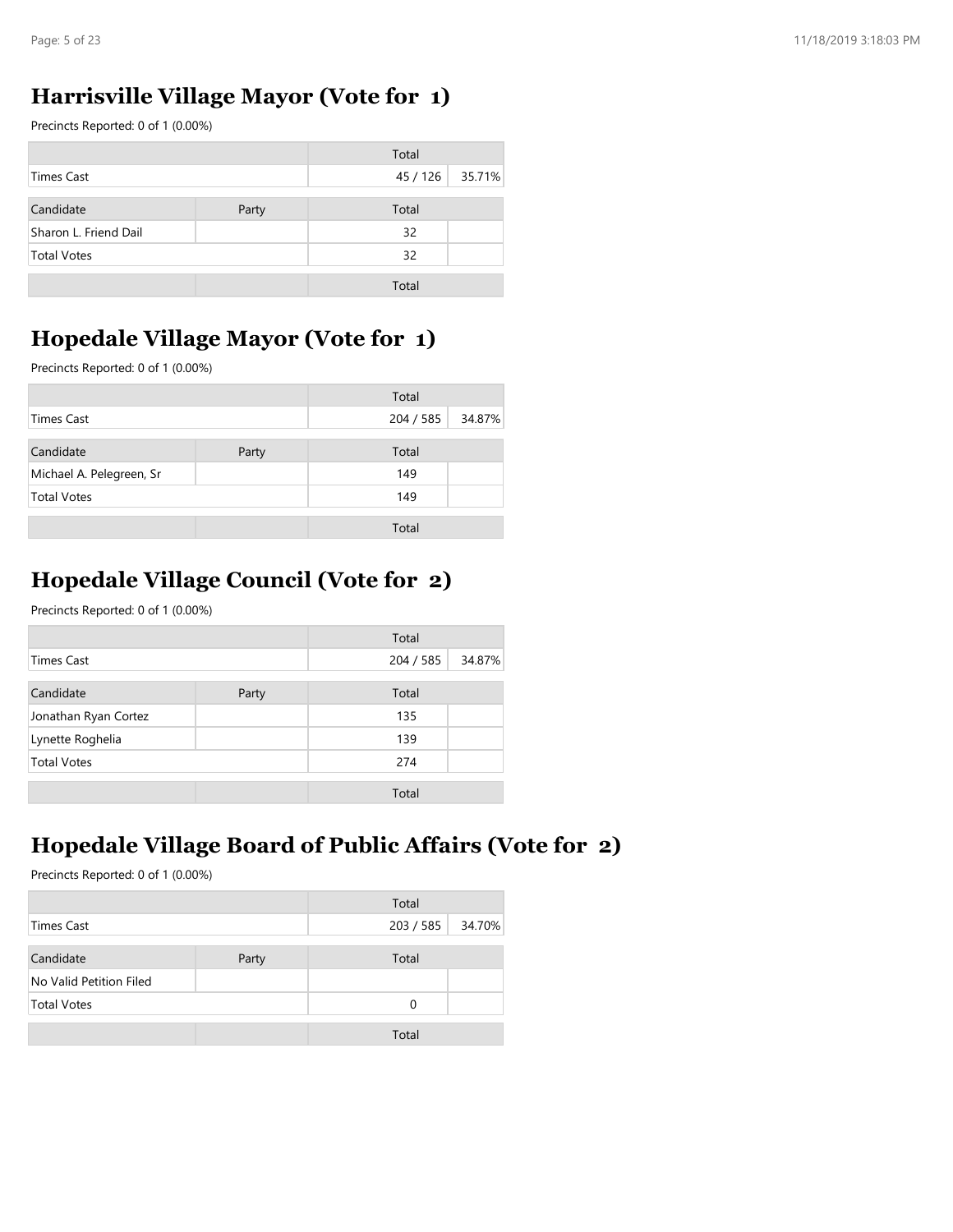#### Jewett Village Mayor (Vote for 1)

| Page: 6 of 23                              |       |           |        |
|--------------------------------------------|-------|-----------|--------|
|                                            |       |           |        |
| <b>Jewett Village Mayor (Vote for 1)</b>   |       |           |        |
| Precincts Reported: 0 of 1 (0.00%)         |       |           |        |
|                                            |       |           |        |
| <b>Times Cast</b>                          |       | Total     | 41.69% |
|                                            |       | 158 / 379 |        |
| Candidate                                  | Party | Total     |        |
| David A. Bailey                            |       | 69        |        |
| K. Dwight Busby                            |       | 81        |        |
| <b>Total Votes</b>                         |       | 150       |        |
|                                            |       | Total     |        |
|                                            |       |           |        |
| <b>Jewett Village Council (Vote for 2)</b> |       |           |        |

#### Jewett Village Council (Vote for 2)

| <b>Times Cast</b>                              |       | 158 / 379 | 41.69% |
|------------------------------------------------|-------|-----------|--------|
| Candidate                                      | Party | Total     |        |
| David A. Bailey                                |       | 69        |        |
| K. Dwight Busby                                |       | 81        |        |
| <b>Total Votes</b>                             |       | 150       |        |
|                                                |       | Total     |        |
|                                                |       |           |        |
| <b>Jewett Village Council (Vote for 2)</b>     |       |           |        |
| Precincts Reported: 0 of 1 (0.00%)             |       |           |        |
|                                                |       | Total     |        |
| <b>Times Cast</b>                              |       | 158 / 379 | 41.69% |
|                                                |       |           |        |
| Candidate                                      | Party | Total     |        |
| Ruth A. Blackburn                              |       | 74        |        |
| Dennis Bryan Hirschbach                        |       | 76        |        |
| Wendy M. Majewski                              |       | 108       |        |
| <b>Total Votes</b>                             |       | 258       |        |
|                                                |       | Total     |        |
|                                                |       |           |        |
| <b>New Athens Village Mayor (Vote for 1)</b>   |       |           |        |
| Precincts Reported: 0 of 1 (0.00%)             |       |           |        |
|                                                |       | Total     |        |
| <b>Times Cast</b>                              |       | 63 / 200  | 31.50% |
|                                                |       |           |        |
| Candidate                                      | Party | Total     |        |
| Joseph John Petro                              |       | 52        |        |
| <b>Total Votes</b>                             |       | 52        |        |
|                                                |       | Total     |        |
|                                                |       |           |        |
|                                                |       |           |        |
| <b>New Athens Village Council (Vote for 2)</b> |       |           |        |

#### New Athens Village Mayor (Vote for 1)

|                    |       | Total    |        |
|--------------------|-------|----------|--------|
| <b>Times Cast</b>  |       | 63 / 200 | 31.50% |
| Candidate          | Party | Total    |        |
| Joseph John Petro  |       | 52       |        |
| <b>Total Votes</b> |       | 52       |        |
|                    |       | Total    |        |

## New Athens Village Council (Vote for 2)

| Precincts Reported: 0 of 1 (0.00%)                      |       |                   |        |
|---------------------------------------------------------|-------|-------------------|--------|
|                                                         |       | Total             |        |
| <b>Times Cast</b>                                       |       | 63 / 200          | 31.50% |
| Candidate                                               | Party | Total             |        |
| Joseph John Petro                                       |       | 52                |        |
| <b>Total Votes</b>                                      |       | 52                |        |
|                                                         |       | Total             |        |
|                                                         |       |                   |        |
| Precincts Reported: 0 of 1 (0.00%)<br><b>Times Cast</b> |       | Total<br>63 / 200 | 31.50% |
| Candidate                                               | Party | Total             |        |
| Nancy M. Martin                                         |       | 39                |        |
| No Valid Petition Filed                                 |       |                   |        |
| <b>Total Votes</b>                                      |       | 39                |        |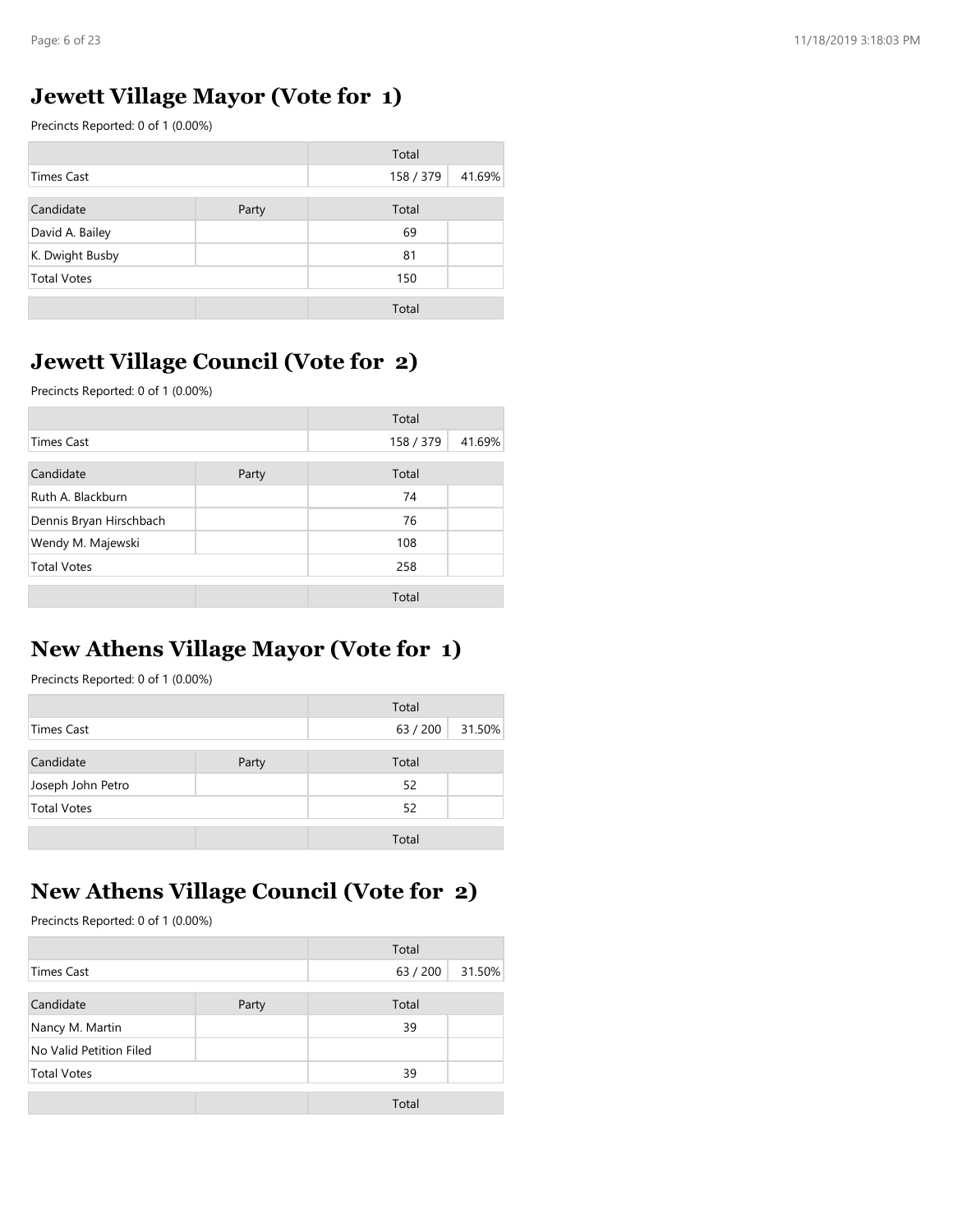## New Athens Village Board of Public Affairs (Vote for 1)

| Page: 7 of 23                                                                                                         |       |        |                                                                | 11/18/2019 3:18:03 PM |
|-----------------------------------------------------------------------------------------------------------------------|-------|--------|----------------------------------------------------------------|-----------------------|
|                                                                                                                       |       |        |                                                                |                       |
|                                                                                                                       |       |        |                                                                |                       |
|                                                                                                                       |       |        | <b>New Athens Village Board of Public Affairs (Vote for 1)</b> |                       |
|                                                                                                                       |       | Total  |                                                                |                       |
|                                                                                                                       |       | 62/200 | 31.00%                                                         |                       |
|                                                                                                                       | Party | Total  |                                                                |                       |
|                                                                                                                       |       |        |                                                                |                       |
| Precincts Reported: 0 of 1 (0.00%)<br><b>Times Cast</b><br>Candidate<br>No Valid Petition Filed<br><b>Total Votes</b> |       | 0      |                                                                |                       |

## Scio Village Mayor (Vote for 1)

|                                                                                        |       | Total       |        |
|----------------------------------------------------------------------------------------|-------|-------------|--------|
| <b>Times Cast</b>                                                                      |       | 62 / 200    | 31.00% |
|                                                                                        |       |             |        |
| Candidate                                                                              | Party | Total       |        |
| No Valid Petition Filed                                                                |       |             |        |
| <b>Total Votes</b>                                                                     |       | $\mathbf 0$ |        |
|                                                                                        |       | Total       |        |
| <b>Scio Village Mayor (Vote for 1)</b><br>Precincts Reported: 0 of 1 (0.00%)           |       |             |        |
|                                                                                        |       | Total       |        |
| <b>Times Cast</b>                                                                      |       | 91 / 432    | 21.06% |
| Candidate                                                                              | Party | Total       |        |
| Michelle Ranae Carpenter                                                               |       | 59          |        |
| <b>Total Votes</b>                                                                     |       | 59          |        |
|                                                                                        |       | Total       |        |
|                                                                                        |       |             |        |
| <b>Scio Village Clerk-Treasurer (Vote for 1)</b><br>Precincts Reported: 0 of 1 (0.00%) |       |             |        |
|                                                                                        |       | Total       |        |
| <b>Times Cast</b>                                                                      |       | 91 / 432    | 21.06% |
| Candidate                                                                              | Party | Total       |        |
| Heidi L.Trice                                                                          |       | 75          |        |
| <b>Total Votes</b>                                                                     |       | 75          |        |

## Scio Village Clerk-Treasurer (Vote for 1)

|                    |       | Total  |        |
|--------------------|-------|--------|--------|
| <b>Times Cast</b>  |       | 91/432 | 21.06% |
| Candidate          | Party | Total  |        |
| Heidi L.Trice      |       | 75     |        |
| <b>Total Votes</b> |       | 75     |        |
|                    |       | Total  |        |

## Scio Village Council (Vote for 2)

|                                    | Total    |                                                                     |
|------------------------------------|----------|---------------------------------------------------------------------|
|                                    | 91 / 432 | 21.06%                                                              |
|                                    |          |                                                                     |
|                                    | 75       |                                                                     |
|                                    | 75       |                                                                     |
|                                    |          |                                                                     |
|                                    |          |                                                                     |
| Precincts Reported: 0 of 1 (0.00%) |          |                                                                     |
|                                    |          |                                                                     |
|                                    | 91 / 432 | 21.06%                                                              |
| Party                              | Total    |                                                                     |
|                                    | 51       |                                                                     |
|                                    | 55       |                                                                     |
|                                    | 37       |                                                                     |
|                                    | 143      |                                                                     |
|                                    |          |                                                                     |
|                                    |          |                                                                     |
|                                    | Total    |                                                                     |
|                                    | Party    | Total<br>Total<br><b>Scio Village Council (Vote for 2)</b><br>Total |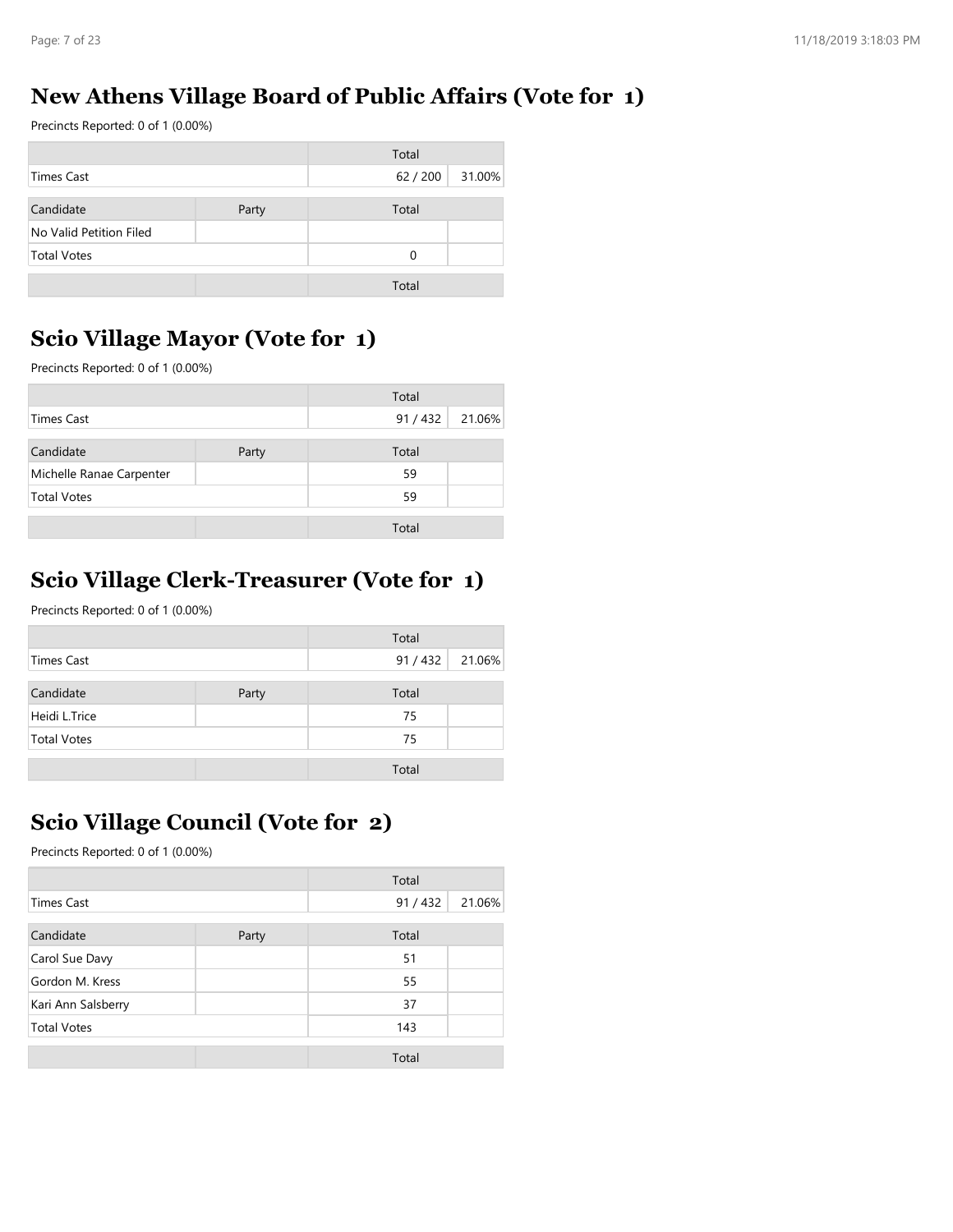#### Archer Twp. Trustee (Vote for 1)

| Page: 8 of 23                                                                 |       |          |        | 11/18/2019 3:18:03 PI |
|-------------------------------------------------------------------------------|-------|----------|--------|-----------------------|
|                                                                               |       |          |        |                       |
|                                                                               |       |          |        |                       |
|                                                                               |       |          |        |                       |
| <b>Archer Twp. Trustee (Vote for 1)</b><br>Precincts Reported: 0 of 1 (0.00%) |       |          |        |                       |
|                                                                               |       | Total    |        |                       |
| <b>Times Cast</b>                                                             |       | 70 / 200 | 35.00% |                       |
| Candidate                                                                     | Party | Total    |        |                       |
| Matthew Scott Dulkoski                                                        |       | 59       |        |                       |
| <b>Total Votes</b>                                                            |       | 59       |        |                       |

## Archer Fiscal Officer (Vote for 1)

|                                           | Precincts Reported: 0 of 1 (0.00%) |           |        |
|-------------------------------------------|------------------------------------|-----------|--------|
|                                           |                                    | Total     |        |
| <b>Times Cast</b>                         |                                    | 70 / 200  | 35.00% |
| Candidate                                 | Party                              | Total     |        |
| Matthew Scott Dulkoski                    |                                    | 59        |        |
| <b>Total Votes</b>                        |                                    | 59        |        |
|                                           |                                    | Total     |        |
|                                           |                                    |           |        |
| <b>Archer Fiscal Officer (Vote for 1)</b> |                                    |           |        |
| Precincts Reported: 0 of 1 (0.00%)        |                                    |           |        |
|                                           |                                    | Total     |        |
| <b>Times Cast</b>                         |                                    | 70 / 200  | 35.00% |
| Candidate                                 | Party                              | Total     |        |
| <b>Total Votes</b>                        |                                    | 4         |        |
|                                           |                                    | Total     |        |
| Robert J. Positano                        | WRITE-IN                           | 4         |        |
|                                           |                                    |           |        |
|                                           |                                    |           |        |
| <b>Athens Twp. Trustee (Vote for 1)</b>   |                                    |           |        |
| Precincts Reported: 0 of 1 (0.00%)        |                                    |           |        |
|                                           |                                    | Total     |        |
| <b>Times Cast</b>                         |                                    | 104 / 330 | 31.52% |
| Candidate                                 | Party                              | Total     |        |
|                                           |                                    | 94        |        |
| Robert Pierson Applegarth                 |                                    | 94        |        |
| <b>Total Votes</b>                        |                                    |           |        |

## Athens Twp. Trustee (Vote for 1)

|                           |       | Total     |        |
|---------------------------|-------|-----------|--------|
| <b>Times Cast</b>         |       | 104 / 330 | 31.52% |
| Candidate                 | Party | Total     |        |
| Robert Pierson Applegarth |       | 94        |        |
| <b>Total Votes</b>        |       | 94        |        |
|                           |       | Total     |        |

## Athens Fiscal Officer (Vote for 1)

| Precincts Reported: 0 of 1 (0.00%)                                                                   |       |                    |        |
|------------------------------------------------------------------------------------------------------|-------|--------------------|--------|
|                                                                                                      |       | Total              |        |
| <b>Times Cast</b>                                                                                    |       | 104 / 330          | 31.52% |
| Candidate                                                                                            | Party | Total              |        |
| Robert Pierson Applegarth                                                                            |       | 94                 |        |
| <b>Total Votes</b>                                                                                   |       | 94                 |        |
|                                                                                                      |       |                    |        |
|                                                                                                      |       | Total              |        |
| <b>Athens Fiscal Officer (Vote for 1)</b><br>Precincts Reported: 0 of 1 (0.00%)<br><b>Times Cast</b> |       | Total<br>104 / 330 | 31.52% |
| Candidate                                                                                            |       | Total              |        |
| David Allen Watson                                                                                   | Party | 100                |        |
| <b>Total Votes</b>                                                                                   |       | 100                |        |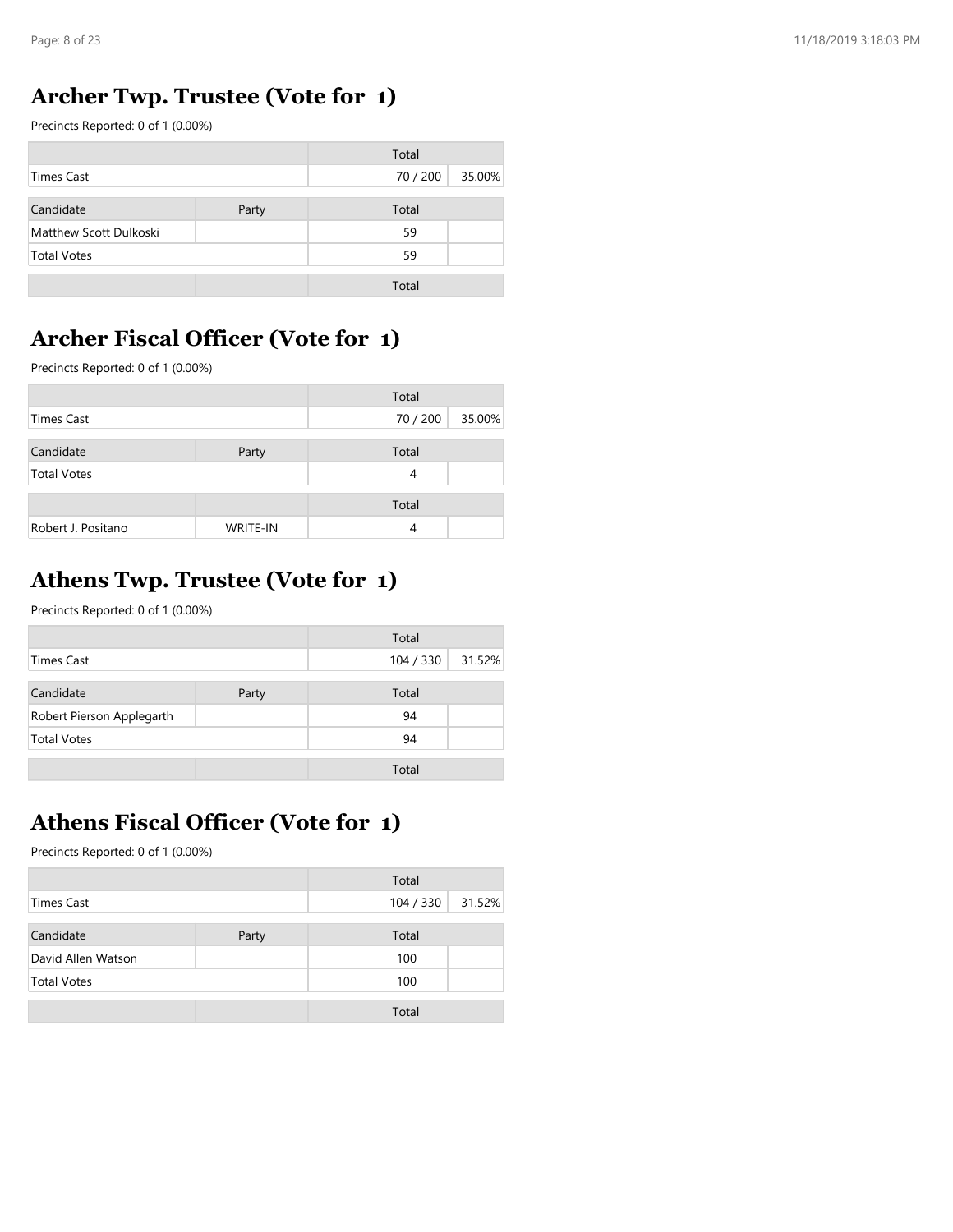#### Cadiz Twp. Trustee (Vote for 1)

| Page: 9 of 23<br>Cadiz Twp. Trustee (Vote for 1)<br>Precincts Reported: 0 of 2 (0.00%)<br><b>Times Cast</b> | Total       |        |
|-------------------------------------------------------------------------------------------------------------|-------------|--------|
|                                                                                                             |             |        |
|                                                                                                             |             |        |
|                                                                                                             |             |        |
|                                                                                                             |             |        |
|                                                                                                             |             |        |
|                                                                                                             |             |        |
|                                                                                                             |             |        |
|                                                                                                             |             |        |
|                                                                                                             |             |        |
|                                                                                                             |             |        |
|                                                                                                             | 686 / 2,299 | 29.84% |
| Candidate<br>Party                                                                                          | Total       |        |
| Ray F. Poillucci                                                                                            | 587         |        |
| <b>Total Votes</b>                                                                                          | 587         |        |
|                                                                                                             | Total       |        |
|                                                                                                             |             |        |

## Cadiz Fiscal Officer (Vote for 1)

| Precincts Reported: 0 of 2 (0.00%)                                             |       |             |        |
|--------------------------------------------------------------------------------|-------|-------------|--------|
|                                                                                |       | Total       |        |
| <b>Times Cast</b>                                                              |       | 686 / 2,299 | 29.84% |
| Candidate                                                                      | Party | Total       |        |
| Ray F. Poillucci                                                               |       | 587         |        |
| <b>Total Votes</b>                                                             |       | 587         |        |
|                                                                                |       | Total       |        |
| <b>Cadiz Fiscal Officer (Vote for 1)</b><br>Precincts Reported: 0 of 2 (0.00%) |       |             |        |
|                                                                                |       | Total       |        |
| <b>Times Cast</b>                                                              |       | 686 / 2,299 | 29.84% |
| Candidate                                                                      | Party | Total       |        |
| Brenda Jo Carter                                                               |       | 358         |        |
|                                                                                |       | 291         |        |
| Heidi Ann Graham                                                               |       |             |        |
| <b>Total Votes</b>                                                             |       | 649         |        |
|                                                                                |       | Total       |        |
|                                                                                |       |             |        |

#### Freeport Twp. Trustee (Vote for 1)

|                                                                                   |       | Total       |        |
|-----------------------------------------------------------------------------------|-------|-------------|--------|
| <b>Times Cast</b>                                                                 |       | 686 / 2,299 | 29.84% |
|                                                                                   |       |             |        |
| Candidate                                                                         | Party | Total       |        |
| Brenda Jo Carter                                                                  |       | 358         |        |
| Heidi Ann Graham                                                                  |       | 291         |        |
| <b>Total Votes</b>                                                                |       | 649         |        |
|                                                                                   |       | Total       |        |
| <b>Freeport Twp. Trustee (Vote for 1)</b><br>Precincts Reported: 0 of 1 (0.00%)   |       |             |        |
|                                                                                   |       | Total       |        |
| <b>Times Cast</b>                                                                 |       | 203 / 497   | 40.85% |
| Candidate                                                                         | Party | Total       |        |
| Tate Edward Bardall                                                               |       | 120         |        |
| Karl Phillip Hoop                                                                 |       | 79          |        |
| <b>Total Votes</b>                                                                |       | 199         |        |
|                                                                                   |       | Total       |        |
| <b>Freeport Fiscal Officer (Vote for 1)</b><br>Precincts Reported: 0 of 1 (0.00%) |       |             |        |
|                                                                                   |       | Total       |        |
| <b>Times Cast</b>                                                                 |       | 203 / 497   | 40.85% |
| Candidate                                                                         | Party | Total       |        |
| Bethany Dawn Doane                                                                |       | 175         |        |
| <b>Total Votes</b>                                                                |       | 175         |        |
|                                                                                   |       | Total       |        |
|                                                                                   |       |             |        |
|                                                                                   |       |             |        |
|                                                                                   |       |             |        |

## Freeport Fiscal Officer (Vote for 1)

|                    |       | Total     |        |
|--------------------|-------|-----------|--------|
| Times Cast         |       | 203 / 497 | 40.85% |
| Candidate          | Party | Total     |        |
| Bethany Dawn Doane |       | 175       |        |
| <b>Total Votes</b> |       | 175       |        |
|                    |       | Total     |        |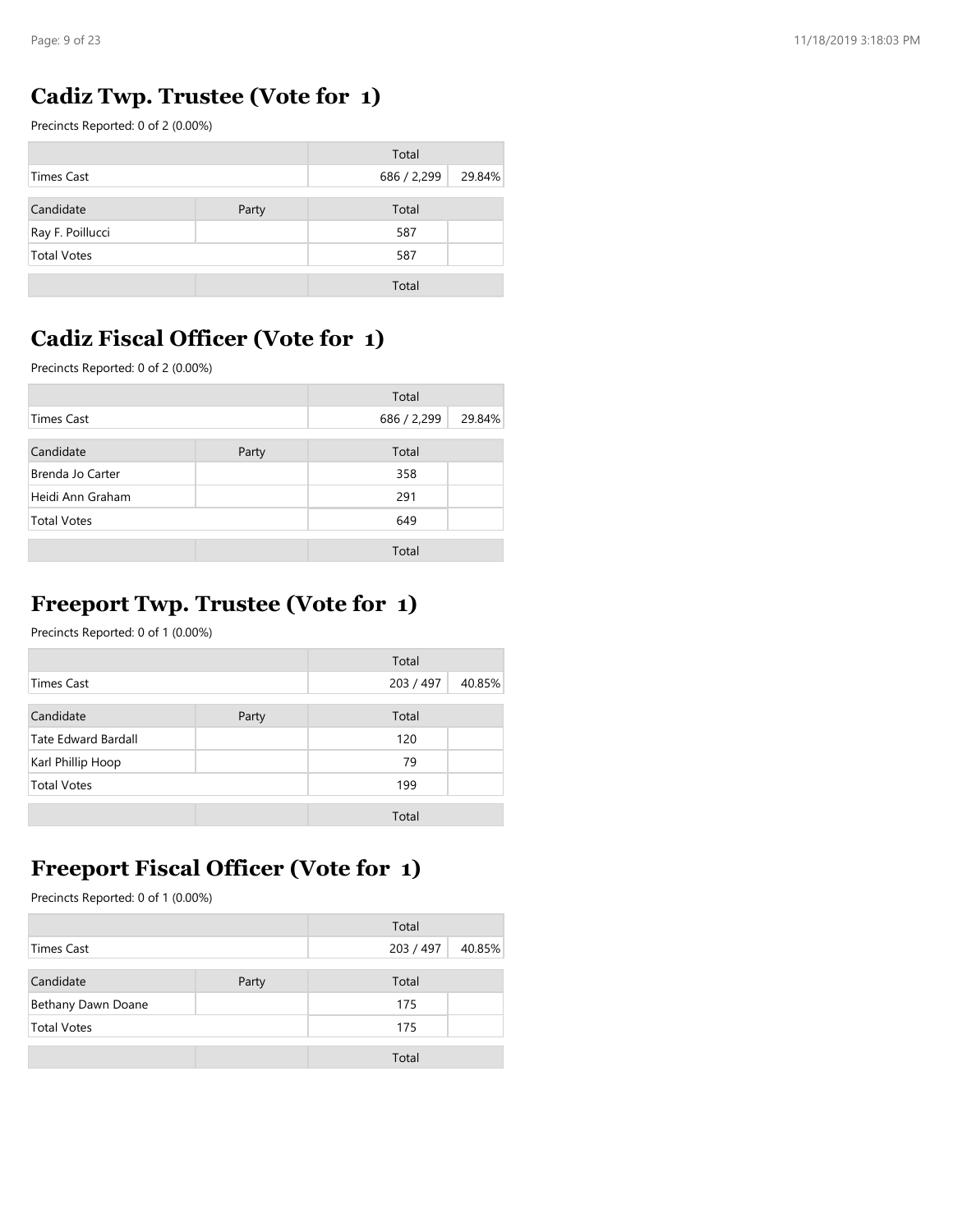## Franklin Twp. Trustee (Vote for 1)

| Page: 10 of 23                              |       |           |        |
|---------------------------------------------|-------|-----------|--------|
|                                             |       |           |        |
| <b>Franklin Twp. Trustee (Vote for 1)</b>   |       |           |        |
| Precincts Reported: 0 of 1 (0.00%)          |       |           |        |
|                                             |       | Total     |        |
| <b>Times Cast</b>                           |       | 100 / 395 | 25.32% |
| Candidate                                   | Party | Total     |        |
| Darin Russell McMillen                      |       | 89        |        |
| <b>Total Votes</b>                          |       | 89        |        |
|                                             |       | Total     |        |
|                                             |       |           |        |
| <b>Franklin Fiscal Officer (Vote for 1)</b> |       |           |        |
|                                             |       |           |        |
| Precincts Reported: 0 of 1 (0.00%)          |       |           |        |
|                                             |       | Total     |        |
|                                             |       |           |        |
| <b>Times Cast</b>                           |       | 100 / 395 | 25.32% |
| Candidate                                   | Party | Total     |        |
| James Bryon English                         |       | 88        |        |
| <b>Total Votes</b>                          |       | 88        |        |

## Franklin Fiscal Officer (Vote for 1)

|                     |       | Total     |        |
|---------------------|-------|-----------|--------|
| <b>Times Cast</b>   |       | 100 / 395 | 25.32% |
| Candidate           | Party | Total     |        |
| James Bryon English |       | 88        |        |
| <b>Total Votes</b>  |       | 88        |        |
|                     |       | Total     |        |

## German Twp. Trustee (Vote for 1)

| Precincts Reported: 0 of 1 (0.00%)                                              |       |           |        |
|---------------------------------------------------------------------------------|-------|-----------|--------|
|                                                                                 |       | Total     |        |
| <b>Times Cast</b>                                                               |       | 100 / 395 | 25.32% |
| Candidate                                                                       | Party | Total     |        |
| James Bryon English                                                             |       | 88        |        |
| <b>Total Votes</b>                                                              |       | 88        |        |
|                                                                                 |       | Total     |        |
| <b>German Twp. Trustee (Vote for 1)</b><br>Precincts Reported: 0 of 1 (0.00%)   |       |           |        |
|                                                                                 |       | Total     |        |
| <b>Times Cast</b>                                                               |       | 172 / 515 | 33.40% |
| Candidate                                                                       | Party | Total     |        |
| Christopher Scott Birney                                                        |       | 80        |        |
| Walter Ray Carman                                                               |       | 90        |        |
| <b>Total Votes</b>                                                              |       | 170       |        |
|                                                                                 |       | Total     |        |
| <b>German Fiscal Officer (Vote for 1)</b><br>Precincts Reported: 0 of 1 (0.00%) |       |           |        |
|                                                                                 |       | Total     |        |
| <b>Times Cast</b>                                                               |       | 172 / 515 | 33.40% |
| Candidate                                                                       | Party | Total     |        |
| Carole D. Miller                                                                |       | 146       |        |
| <b>Total Votes</b>                                                              |       | 146       |        |
|                                                                                 |       | Total     |        |
|                                                                                 |       |           |        |
|                                                                                 |       |           |        |

## German Fiscal Officer (Vote for 1)

|                    |       | Total   |        |
|--------------------|-------|---------|--------|
| <b>Times Cast</b>  |       | 172/515 | 33.40% |
| Candidate          | Party | Total   |        |
| Carole D. Miller   |       | 146     |        |
| <b>Total Votes</b> |       | 146     |        |
|                    |       | Total   |        |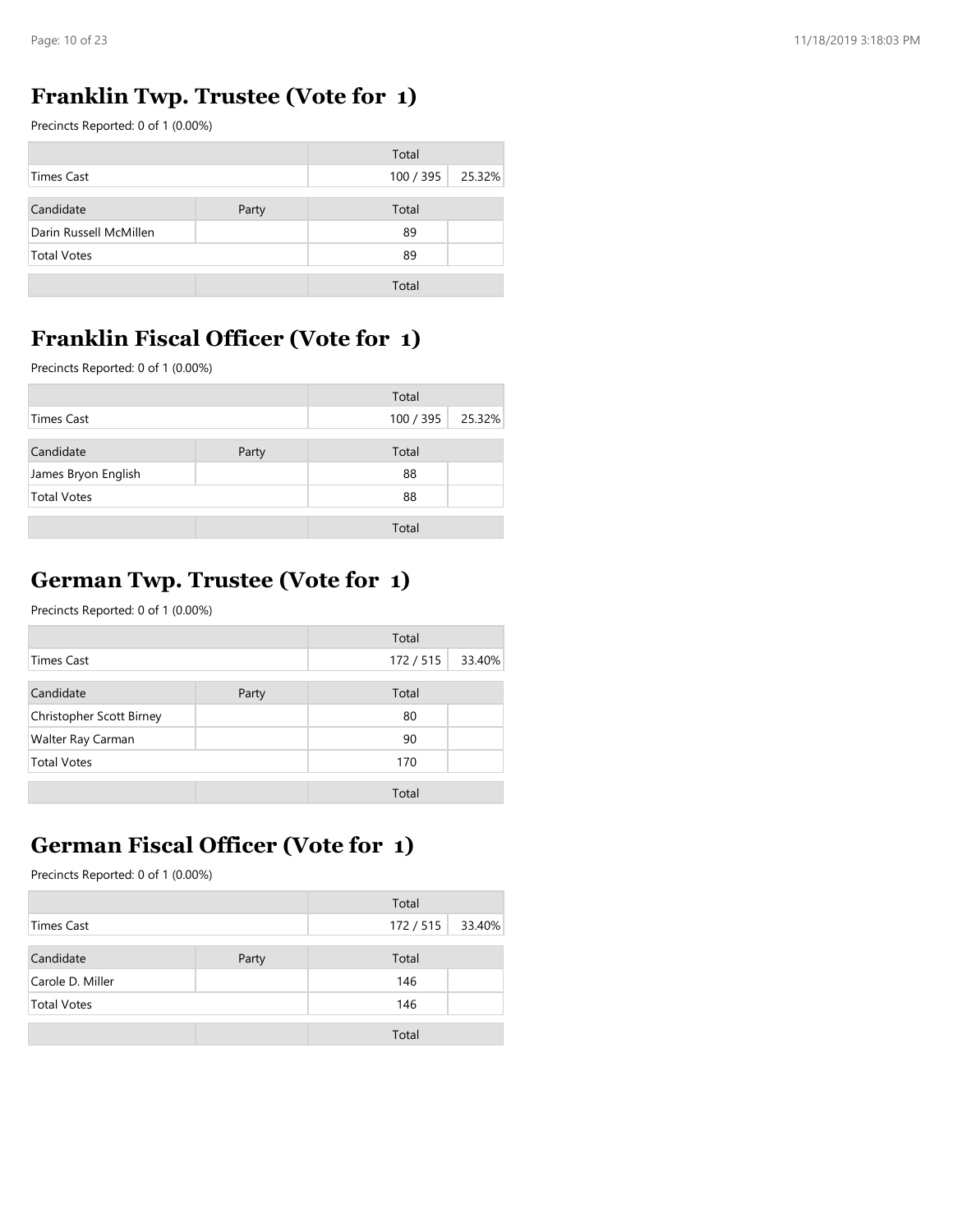## Green Twp. Trustee (Vote for 1)

| Page: 11 of 23                           |       |             |        |
|------------------------------------------|-------|-------------|--------|
|                                          |       |             |        |
| <b>Green Twp. Trustee (Vote for 1)</b>   |       |             |        |
| Precincts Reported: 0 of 1 (0.00%)       |       |             |        |
|                                          |       | Total       |        |
| <b>Times Cast</b>                        |       | 389 / 1,190 | 32.69% |
| Candidate                                | Party | Total       |        |
| Richard Allen Atkins                     |       | 259         |        |
| John J. Seleski                          |       | 123         |        |
| <b>Total Votes</b>                       |       | 382         |        |
|                                          |       | Total       |        |
|                                          |       |             |        |
| <b>Green Fiscal Officer (Vote for 1)</b> |       |             |        |
| Precincts Reported: 0 of 1 (0.00%)       |       |             |        |
|                                          |       | Total       |        |
| <b>Times Cast</b>                        |       | 389 / 1,190 | 32.69% |
|                                          |       |             |        |
|                                          |       | Total       |        |
| Candidate                                | Party |             |        |
| Tracey L. Kuhn                           |       | 314         |        |
| <b>Total Votes</b>                       |       | 314         |        |

## Green Fiscal Officer (Vote for 1)

|                    |       | Total       |        |
|--------------------|-------|-------------|--------|
| <b>Times Cast</b>  |       | 389 / 1,190 | 32.69% |
| Candidate          | Party | Total       |        |
| Tracey L. Kuhn     |       | 314         |        |
| <b>Total Votes</b> |       | 314         |        |
|                    |       | Total       |        |

#### Monroe Twp. Trustee (Vote for 1)

| Precincts Reported: 0 of 1 (0.00%)                                              |       |             |        |
|---------------------------------------------------------------------------------|-------|-------------|--------|
|                                                                                 |       | Total       |        |
| <b>Times Cast</b>                                                               |       | 389 / 1,190 | 32.69% |
| Candidate                                                                       | Party | Total       |        |
| Tracey L. Kuhn                                                                  |       | 314         |        |
| <b>Total Votes</b>                                                              |       | 314         |        |
|                                                                                 |       | Total       |        |
| <b>Monroe Twp. Trustee (Vote for 1)</b><br>Precincts Reported: 0 of 1 (0.00%)   |       |             |        |
|                                                                                 |       | Total       |        |
| <b>Times Cast</b>                                                               |       | 203 / 659   | 30.80% |
| Candidate                                                                       | Party | Total       |        |
| Bart Alan Busby                                                                 |       | 85          |        |
| Ralph T. Ferguson                                                               |       | 116         |        |
| <b>Total Votes</b>                                                              |       | 201         |        |
|                                                                                 |       | Total       |        |
| <b>Monroe Fiscal Officer (Vote for 1)</b><br>Precincts Reported: 0 of 1 (0.00%) |       |             |        |
|                                                                                 |       | Total       |        |
| <b>Times Cast</b>                                                               |       | 203 / 659   | 30.80% |
| Candidate                                                                       | Party | Total       |        |
| Teresa Yvonne Love                                                              |       | 175         |        |
| <b>Total Votes</b>                                                              |       | 175         |        |
|                                                                                 |       | Total       |        |
|                                                                                 |       |             |        |
|                                                                                 |       |             |        |
|                                                                                 |       |             |        |

## Monroe Fiscal Officer (Vote for 1)

|                    |       | Total     |        |
|--------------------|-------|-----------|--------|
| <b>Times Cast</b>  |       | 203 / 659 | 30.80% |
| Candidate          | Party | Total     |        |
| Teresa Yvonne Love |       | 175       |        |
| <b>Total Votes</b> |       | 175       |        |
|                    |       | Total     |        |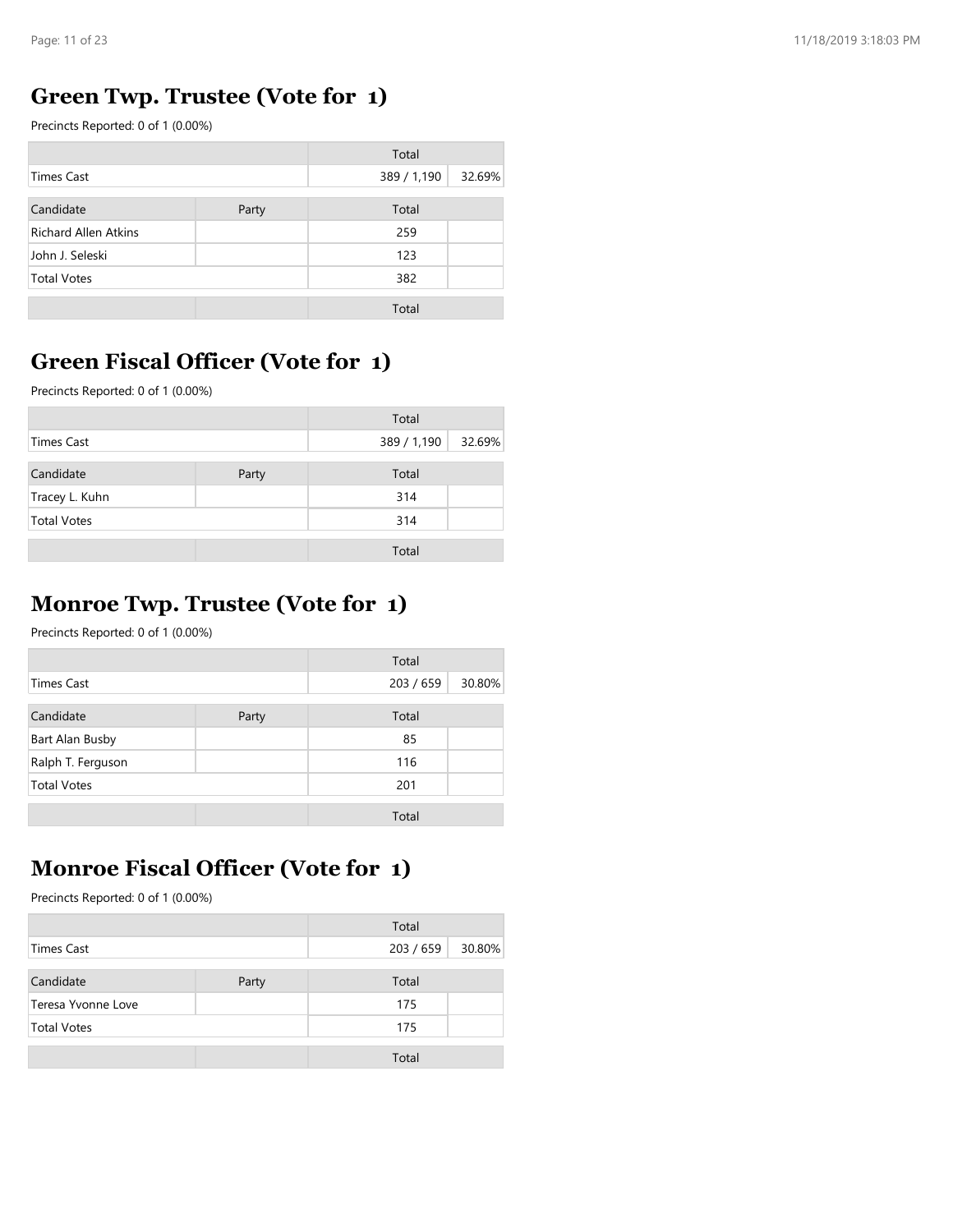## Moorefield Twp. Trustee (Vote for 1)

| Page: 12 of 23                     |                                        |          |        |
|------------------------------------|----------------------------------------|----------|--------|
|                                    | Moorefield Twp. Trustee (Vote for 1)   |          |        |
| Precincts Reported: 0 of 1 (0.00%) |                                        |          |        |
|                                    |                                        | Total    |        |
| <b>Times Cast</b>                  |                                        | 78 / 278 | 28.06% |
| Candidate                          | Party                                  | Total    |        |
| Ralph E. Legg                      |                                        | 65       |        |
| <b>Total Votes</b>                 |                                        | 65       |        |
|                                    |                                        | Total    |        |
|                                    |                                        |          |        |
|                                    | Moorefield Fiscal Officer (Vote for 1) |          |        |
|                                    |                                        |          |        |
| Precincts Reported: 0 of 1 (0.00%) |                                        |          |        |
|                                    |                                        | Total    |        |
|                                    |                                        | 78 / 278 | 28.06% |
| <b>Times Cast</b>                  |                                        |          |        |
| Candidate                          | Party                                  | Total    |        |
| Sheri Lynn Miller                  |                                        | 69       |        |
| <b>Total Votes</b>                 |                                        | 69       |        |

## Moorefield Fiscal Officer (Vote for 1)

|                    |       | Total    |        |
|--------------------|-------|----------|--------|
| <b>Times Cast</b>  |       | 78 / 278 | 28.06% |
| Candidate          | Party | Total    |        |
| Sheri Lynn Miller  |       | 69       |        |
| <b>Total Votes</b> |       | 69       |        |
|                    |       | Total    |        |

## North Twp. Trustee (Vote for 1)

| Precincts Reported: 0 of 1 (0.00%)                                      |       |           |        |
|-------------------------------------------------------------------------|-------|-----------|--------|
|                                                                         |       | Total     |        |
| <b>Times Cast</b>                                                       |       | 78 / 278  | 28.06% |
| Candidate                                                               | Party | Total     |        |
| Sheri Lynn Miller                                                       |       | 69        |        |
| <b>Total Votes</b>                                                      |       | 69        |        |
|                                                                         |       | Total     |        |
| North Twp. Trustee (Vote for 1)<br>Precincts Reported: 0 of 1 (0.00%)   |       | Total     |        |
| <b>Times Cast</b>                                                       |       | 242 / 942 | 25.69% |
|                                                                         |       |           |        |
| Candidate                                                               | Party | Total     |        |
| Gary A. Myer                                                            |       | 88        |        |
| Paul Albert Trushell                                                    |       | 149       |        |
| <b>Total Votes</b>                                                      |       | 237       |        |
|                                                                         |       | Total     |        |
| North Fiscal Officer (Vote for 1)<br>Precincts Reported: 0 of 1 (0.00%) |       | Total     |        |
|                                                                         |       |           | 25.69% |
|                                                                         |       |           |        |
| <b>Times Cast</b>                                                       |       | 242 / 942 |        |
| Candidate                                                               | Party | Total     |        |
| Sue L. Myers                                                            |       | 209       |        |
| <b>Total Votes</b>                                                      |       | 209       |        |

## North Fiscal Officer (Vote for 1)

|                    |       | Total     |        |
|--------------------|-------|-----------|--------|
| <b>Times Cast</b>  |       | 242 / 942 | 25.69% |
| Candidate          | Party | Total     |        |
| Sue L. Myers       |       | 209       |        |
| <b>Total Votes</b> |       | 209       |        |
|                    |       | Total     |        |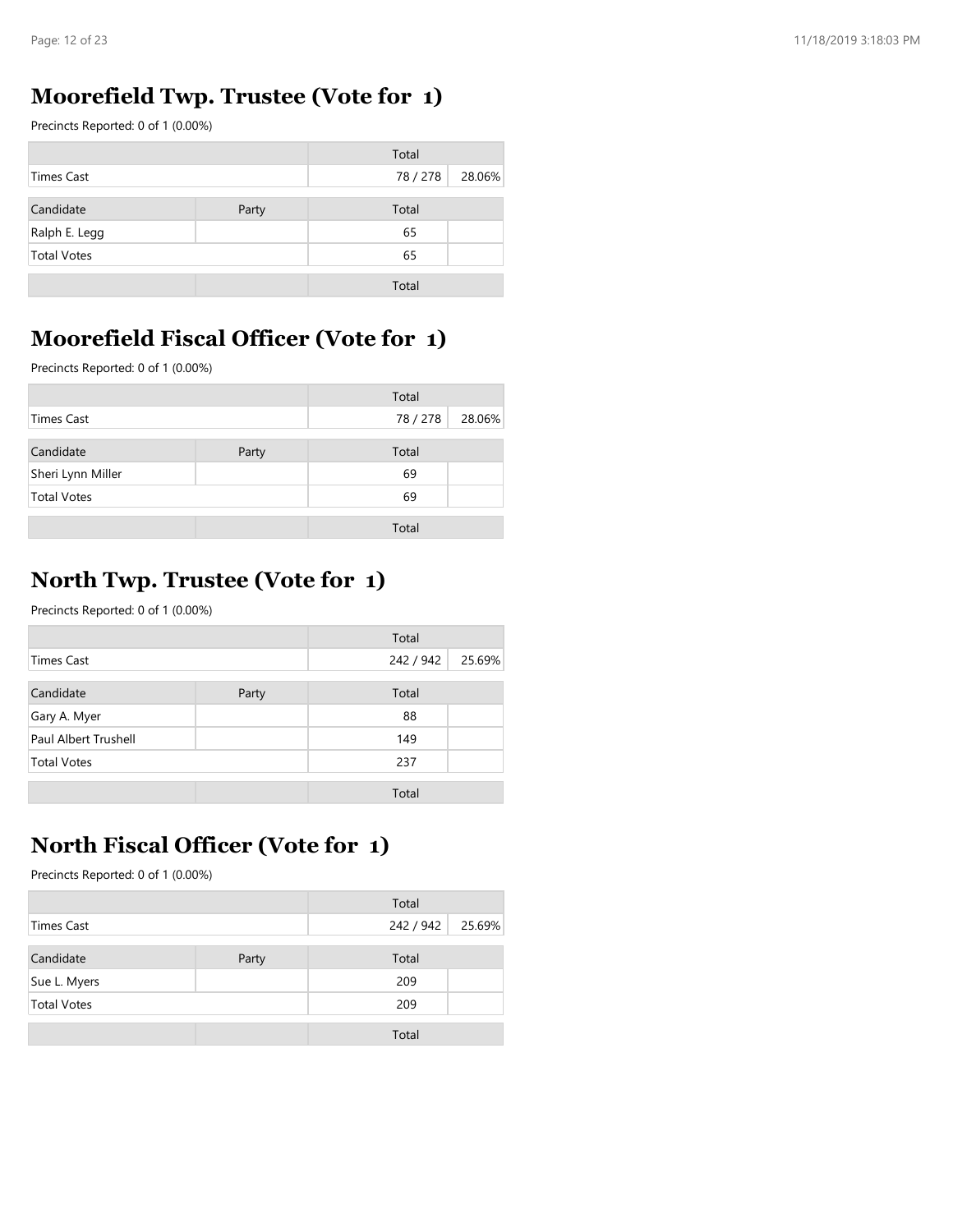## Nottingham Twp. Trustee (Vote for 1)

| Page: 13 of 23                     |                                               |          |        |
|------------------------------------|-----------------------------------------------|----------|--------|
|                                    |                                               |          |        |
|                                    | <b>Nottingham Twp. Trustee (Vote for 1)</b>   |          |        |
| Precincts Reported: 0 of 1 (0.00%) |                                               |          |        |
|                                    |                                               | Total    |        |
| <b>Times Cast</b>                  |                                               | 69 / 203 | 33.99% |
| Candidate                          | Party                                         | Total    |        |
| Jon C. Jones                       |                                               | 62       |        |
| <b>Total Votes</b>                 |                                               | 62       |        |
|                                    |                                               | Total    |        |
|                                    |                                               |          |        |
|                                    | <b>Nottingham Fiscal Officer (Vote for 1)</b> |          |        |
| Precincts Reported: 0 of 1 (0.00%) |                                               |          |        |
|                                    |                                               |          |        |
|                                    |                                               | Total    |        |
|                                    |                                               |          |        |
| <b>Times Cast</b>                  |                                               | 69 / 203 | 33.99% |
| Candidate                          | Party                                         | Total    |        |
| Carol Louise Heavilin              |                                               | 62       |        |
| <b>Total Votes</b>                 |                                               | 62       |        |

#### Nottingham Fiscal Officer (Vote for 1)

|                                         |       | Total     |        |
|-----------------------------------------|-------|-----------|--------|
| <b>Times Cast</b>                       |       | 69 / 203  | 33.99% |
| Candidate                               | Party | Total     |        |
| Carol Louise Heavilin                   |       | 62        |        |
| <b>Total Votes</b>                      |       | 62        |        |
|                                         |       |           |        |
| <b>Rumley Twp. Trustee (Vote for 1)</b> |       | Total     |        |
| Precincts Reported: 0 of 1 (0.00%)      |       | Total     |        |
| <b>Times Cast</b>                       |       | 282 / 845 | 33.37% |
| Candidate                               | Party | Total     |        |
| Damian Nathan Kovarik                   |       | 253       |        |
| <b>Total Votes</b>                      |       | 253       |        |

#### Rumley Twp. Trustee (Vote for 1)

|                       |       | Total     |        |
|-----------------------|-------|-----------|--------|
| <b>Times Cast</b>     |       | 282 / 845 | 33.37% |
| Candidate             | Party | Total     |        |
| Damian Nathan Kovarik |       | 253       |        |
| <b>Total Votes</b>    |       | 253       |        |
|                       |       | Total     |        |

## Rumley Fiscal Officer (Vote for 1)

| <b>Rumley Twp. Trustee (Vote for 1)</b>                                         |       |           |        |
|---------------------------------------------------------------------------------|-------|-----------|--------|
| Precincts Reported: 0 of 1 (0.00%)                                              |       |           |        |
|                                                                                 |       | Total     |        |
| <b>Times Cast</b>                                                               |       | 282 / 845 | 33.37% |
| Candidate                                                                       | Party | Total     |        |
| Damian Nathan Kovarik                                                           |       | 253       |        |
| <b>Total Votes</b>                                                              |       | 253       |        |
|                                                                                 |       | Total     |        |
| <b>Rumley Fiscal Officer (Vote for 1)</b><br>Precincts Reported: 0 of 1 (0.00%) |       |           |        |
|                                                                                 |       | Total     |        |
| <b>Times Cast</b>                                                               |       | 282 / 845 | 33.37% |
| Candidate                                                                       | Party | Total     |        |
| Barbara J. Birney                                                               |       | 241       |        |
| <b>Total Votes</b>                                                              |       | 241       |        |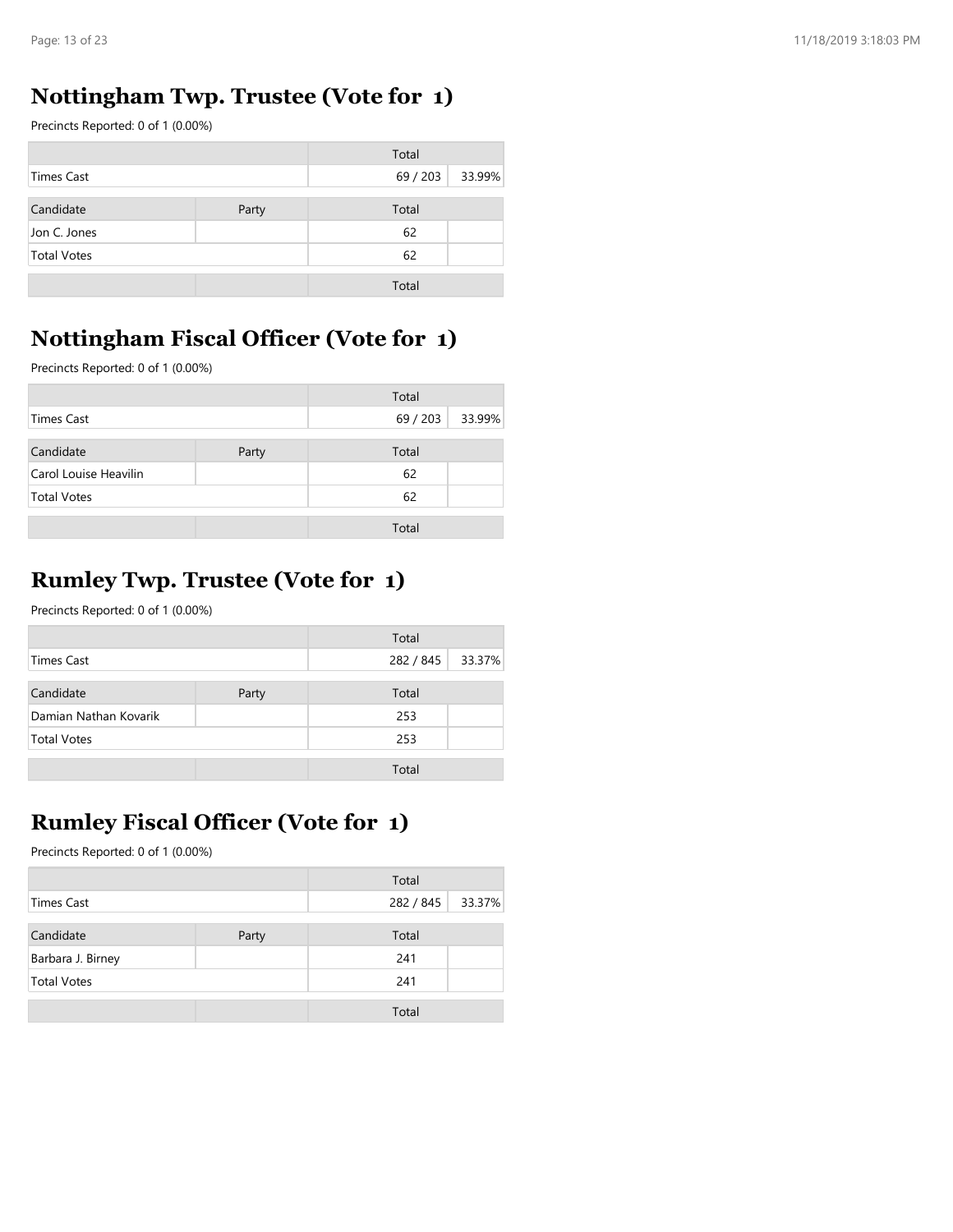#### Shortcreek Twp. Trustee (Vote for 1)

| Page: 14 of 23                     |                                             |           |        |
|------------------------------------|---------------------------------------------|-----------|--------|
|                                    |                                             |           |        |
|                                    |                                             |           |        |
|                                    | <b>Shortcreek Twp. Trustee (Vote for 1)</b> |           |        |
| Precincts Reported: 0 of 1 (0.00%) |                                             |           |        |
|                                    |                                             | Total     |        |
| <b>Times Cast</b>                  |                                             | 293 / 756 | 38.76% |
| Candidate                          | Party                                       | Total     |        |
|                                    |                                             | 147       |        |
| Andrew M. Filippi                  |                                             | 143       |        |
| John A. Stanko                     |                                             | 290       |        |
| <b>Total Votes</b>                 |                                             |           |        |
|                                    |                                             | Total     |        |
|                                    |                                             |           |        |
|                                    |                                             |           |        |

#### Shortcreek Fiscal Officer (Vote for 1)

|                                          | Total     |                                                                                                                                                                            |
|------------------------------------------|-----------|----------------------------------------------------------------------------------------------------------------------------------------------------------------------------|
|                                          | 293 / 756 | 38.76%                                                                                                                                                                     |
|                                          |           |                                                                                                                                                                            |
|                                          |           |                                                                                                                                                                            |
|                                          |           |                                                                                                                                                                            |
|                                          |           |                                                                                                                                                                            |
|                                          |           |                                                                                                                                                                            |
|                                          | Total     |                                                                                                                                                                            |
| Precincts Reported: 0 of 1 (0.00%)       |           |                                                                                                                                                                            |
|                                          |           |                                                                                                                                                                            |
|                                          |           | 38.76%                                                                                                                                                                     |
| Party                                    | Total     |                                                                                                                                                                            |
|                                          | 137       |                                                                                                                                                                            |
|                                          | 116       |                                                                                                                                                                            |
|                                          | 253       |                                                                                                                                                                            |
|                                          |           |                                                                                                                                                                            |
| Precincts Reported: 0 of 1 (0.00%)       |           |                                                                                                                                                                            |
|                                          |           |                                                                                                                                                                            |
|                                          |           | 32.36%                                                                                                                                                                     |
| Party                                    | Total     |                                                                                                                                                                            |
|                                          | 95        |                                                                                                                                                                            |
|                                          | 95        |                                                                                                                                                                            |
|                                          | Total     |                                                                                                                                                                            |
| <b>Stock Fiscal Officer (Vote for 1)</b> |           |                                                                                                                                                                            |
|                                          | Party     | Total<br>147<br>143<br>290<br><b>Shortcreek Fiscal Officer (Vote for 1)</b><br>Total<br>293 / 756<br>Total<br><b>Stock Twp. Trustee (Vote for 1)</b><br>Total<br>111 / 343 |

#### Stock Twp. Trustee (Vote for 1)

|                       |       | Total   |        |
|-----------------------|-------|---------|--------|
| <b>Times Cast</b>     |       | 111/343 | 32.36% |
| Candidate             | Party | Total   |        |
| Collin Thomas Albaugh |       | 95      |        |
| <b>Total Votes</b>    |       | 95      |        |
|                       |       | Total   |        |

## Stock Fiscal Officer (Vote for 1)

| Precincts Reported: 0 of 1 (0.00%)                                                                  |       |                    |        |
|-----------------------------------------------------------------------------------------------------|-------|--------------------|--------|
|                                                                                                     |       | Total              |        |
| <b>Times Cast</b>                                                                                   |       | 111 / 343          | 32.36% |
| Candidate                                                                                           | Party | Total              |        |
| Collin Thomas Albaugh                                                                               |       | 95                 |        |
| <b>Total Votes</b>                                                                                  |       | 95                 |        |
|                                                                                                     |       |                    |        |
|                                                                                                     |       | Total              |        |
| <b>Stock Fiscal Officer (Vote for 1)</b><br>Precincts Reported: 0 of 1 (0.00%)<br><b>Times Cast</b> |       | Total<br>111 / 343 | 32.36% |
|                                                                                                     |       | Total              |        |
| Candidate<br>Jessica Bumgardner                                                                     | Party | 96                 |        |
| <b>Total Votes</b>                                                                                  |       | 96                 |        |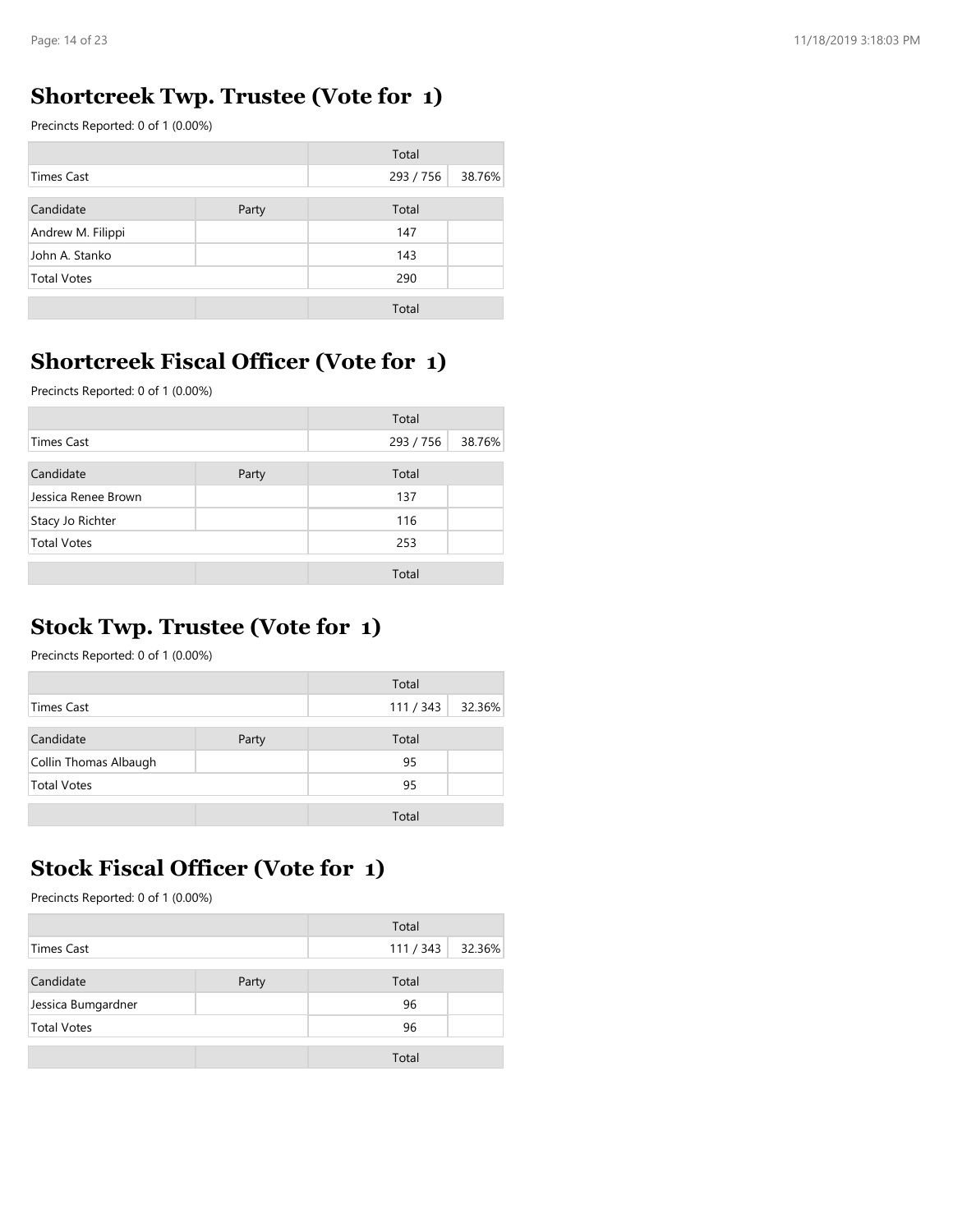## Washington Twp. Trustee (Vote for 1)

| Page: 15 of 23                                                                      |       |             |        |
|-------------------------------------------------------------------------------------|-------|-------------|--------|
|                                                                                     |       |             |        |
| <b>Washington Twp. Trustee (Vote for 1)</b><br>Precincts Reported: 0 of 1 (0.00%)   |       |             |        |
|                                                                                     |       | Total       |        |
| <b>Times Cast</b>                                                                   |       | 81 / 348    | 23.28% |
|                                                                                     |       |             |        |
| Candidate<br>Robert R. Stewart                                                      | Party | Total<br>67 |        |
| <b>Total Votes</b>                                                                  |       | 67          |        |
|                                                                                     |       |             |        |
|                                                                                     |       | Total       |        |
| <b>Washington Fiscal Officer (Vote for 1)</b><br>Precincts Reported: 0 of 1 (0.00%) |       |             |        |
|                                                                                     |       | Total       |        |
|                                                                                     |       | 81 / 348    | 23.28% |
| <b>Times Cast</b>                                                                   |       |             |        |
| Candidate                                                                           | Party | Total       |        |
| Donna Jean Carpenter                                                                |       | 70          |        |
| <b>Total Votes</b>                                                                  |       | 70          |        |

#### Washington Fiscal Officer (Vote for 1)

|                      |       | Total  |        |
|----------------------|-------|--------|--------|
| Times Cast           |       | 81/348 | 23.28% |
| Candidate            | Party | Total  |        |
| Donna Jean Carpenter |       | 70     |        |
| <b>Total Votes</b>   |       | 70     |        |
|                      |       | Total  |        |

#### Jefferson County Educational Service Center (Vote for 2)

|                                                                 |                      | Total     |        |
|-----------------------------------------------------------------|----------------------|-----------|--------|
| <b>Times Cast</b>                                               |                      | 81 / 348  | 23.28% |
| Candidate                                                       | Party                | Total     |        |
| Donna Jean Carpenter                                            |                      | 70        |        |
| <b>Total Votes</b>                                              |                      | 70        |        |
|                                                                 |                      | Total     |        |
| <b>Jefferson County Educational Service Center (Vote for 2)</b> |                      |           |        |
| Precincts Reported: 0 of 3 (0.00%)                              |                      | Total     |        |
| <b>Times Cast</b>                                               |                      | 247 / 602 | 41.03% |
| Candidate                                                       | Party                | Total     |        |
| <b>Total Votes</b>                                              |                      | 0         |        |
|                                                                 |                      | Total     |        |
| Mark F. Johnson<br><b>Bill Shaeffer</b>                         | WRITE-IN<br>WRITE-IN | 0<br>0    |        |

## Buckeye Local School Board Member (Vote for 2)

|                                                                                             |          | $\sim$              |        |
|---------------------------------------------------------------------------------------------|----------|---------------------|--------|
| <b>Times Cast</b>                                                                           |          | 247 / 602           | 41.03% |
| Candidate                                                                                   | Party    | Total               |        |
| <b>Total Votes</b>                                                                          |          | $\mathsf{O}\xspace$ |        |
|                                                                                             |          | Total               |        |
| Mark F. Johnson                                                                             | WRITE-IN | $\mathsf{O}\xspace$ |        |
| <b>Bill Shaeffer</b>                                                                        | WRITE-IN | $\mathbf 0$         |        |
| <b>Buckeye Local School Board Member (Vote for 2)</b><br>Precincts Reported: 0 of 2 (0.00%) |          |                     |        |
|                                                                                             |          | Total               |        |
| <b>Times Cast</b>                                                                           |          | 223 / 539           | 41.37% |
| Candidate                                                                                   | Party    | Total               |        |
| Teresa George                                                                               |          | 156                 |        |
| April Ogden                                                                                 |          | 99                  |        |
| Joseph A. Zelek                                                                             |          | 75                  |        |
| <b>Total Votes</b>                                                                          |          | 330                 |        |
|                                                                                             |          | Total               |        |
|                                                                                             |          |                     |        |
|                                                                                             |          |                     |        |
|                                                                                             |          |                     |        |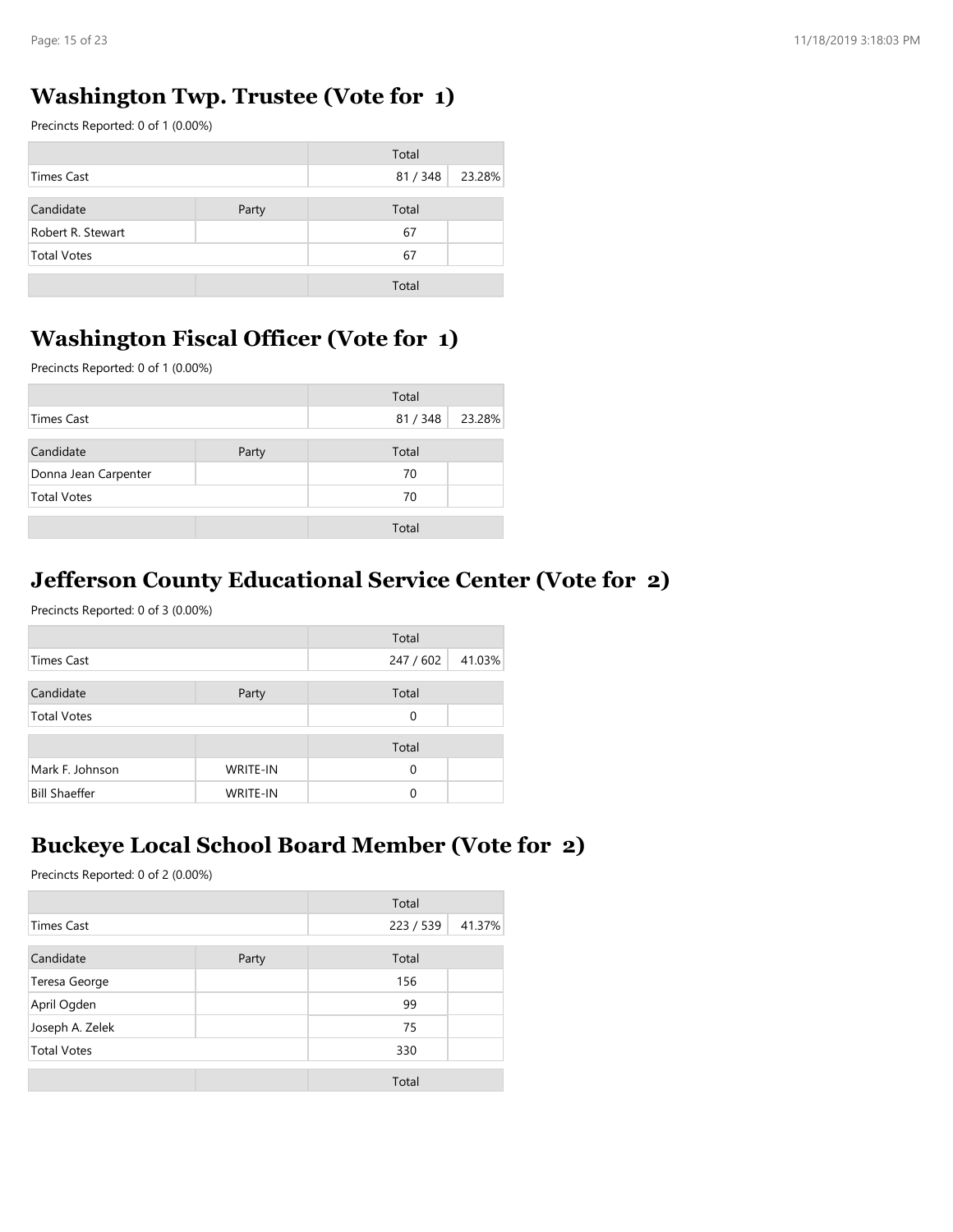#### Conotton Valley School Board Member (Vote for 3)

| Page: 16 of 23                                                            |       |           |        |
|---------------------------------------------------------------------------|-------|-----------|--------|
|                                                                           |       |           |        |
| <b>Conotton Valley School Board Member (Vote for 3)</b>                   |       |           |        |
| Precincts Reported: 0 of 3 (0.00%)                                        |       |           |        |
|                                                                           |       | Total     |        |
| <b>Times Cast</b>                                                         |       | 237 / 838 | 28.28% |
| Candidate                                                                 | Party | Total     |        |
| Christopher R. Bower                                                      |       | 163       |        |
| Robert A. Higgenbotham                                                    |       | 132       |        |
| Logan T. Putman                                                           |       | 159       |        |
| <b>Total Votes</b>                                                        |       | 454       |        |
|                                                                           |       | Total     |        |
| Conotton Valley School Board Member Unexpired term ending 12-31-2021 (Vot |       |           |        |
| for $1)$                                                                  |       |           |        |
|                                                                           |       |           |        |
| Precincts Reported: 0 of 3 (0.00%)                                        |       |           |        |
|                                                                           |       | Total     |        |
|                                                                           |       | 237 / 838 | 28.28% |
| <b>Times Cast</b>                                                         |       | Total     |        |
| Candidate                                                                 | Party |           |        |
| Deborah Sue Carrothers                                                    |       | 194       |        |
| <b>Total Votes</b>                                                        |       | 194       |        |

#### Conotton Valley School Board Member Unexpired term ending 12-31-2021 (Vote for 1)

|                        |       | Total     |        |
|------------------------|-------|-----------|--------|
| <b>Times Cast</b>      |       | 237 / 838 | 28.28% |
| Candidate              | Party | Total     |        |
| Deborah Sue Carrothers |       | 194       |        |
| <b>Total Votes</b>     |       | 194       |        |
|                        |       | Total     |        |

#### Edison Local School Board Member (Vote for 2)

## Harrison Hills School Board Member (Vote for 2)

| Candidate                                                                              | Party | Total          |        |
|----------------------------------------------------------------------------------------|-------|----------------|--------|
| Matt Bordash                                                                           |       | 8              |        |
| Josh McConnell                                                                         |       | 14             |        |
| M. David Reed                                                                          |       | 11             |        |
| <b>Warner Sanders</b>                                                                  |       | $\overline{7}$ |        |
| <b>Total Votes</b>                                                                     |       | 40             |        |
|                                                                                        |       | Total          |        |
| Harrison Hills School Board Member (Vote for 2)<br>Precincts Reported: 0 of 15 (0.00%) |       |                |        |
|                                                                                        |       | Total          |        |
| <b>Times Cast</b>                                                                      |       | 2,599 / 8,360  | 31.09% |
| Candidate                                                                              | Party | Total          |        |
| Edward Henry Banks, III                                                                |       | 1,613          |        |
| Tracy Marie Mattern                                                                    |       | 1,415          |        |
| John Eastman Visser                                                                    |       | 808            |        |
| <b>Total Votes</b>                                                                     |       | 3,836          |        |
|                                                                                        |       | Total          |        |
|                                                                                        |       |                |        |
|                                                                                        |       |                |        |
|                                                                                        |       |                |        |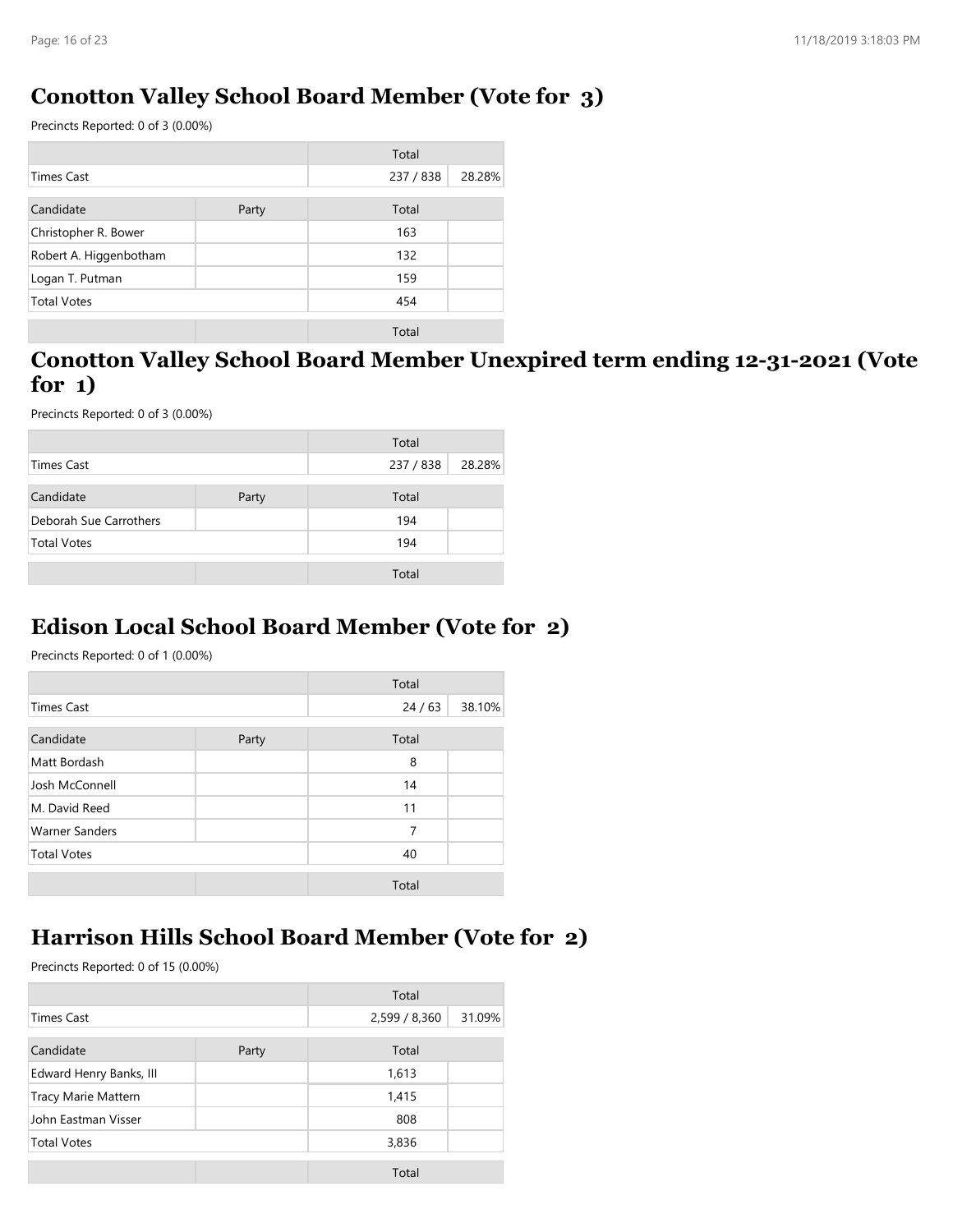## Cadiz Twp .50 mill Cemetery Renewal (Vote for 1)

| Page: 17 of 23                                   |       |             |        |
|--------------------------------------------------|-------|-------------|--------|
|                                                  |       |             |        |
| Cadiz Twp .50 mill Cemetery Renewal (Vote for 1) |       |             |        |
| Precincts Reported: 0 of 2 (0.00%)               |       |             |        |
|                                                  |       | Total       |        |
| <b>Times Cast</b>                                |       | 686 / 2,299 | 29.84% |
|                                                  | Party | Total       |        |
| Candidate                                        |       |             |        |
| For the Tax Levy                                 |       | 529         |        |
| Against the Tax Levy                             |       | 153         |        |
| <b>Total Votes</b>                               |       | 682         |        |

## Cadiz Twp 1 mill New Equipment (Vote for 1)

|                                                                                                 |       | Total       |        |
|-------------------------------------------------------------------------------------------------|-------|-------------|--------|
| <b>Times Cast</b>                                                                               |       | 686 / 2,299 | 29.84% |
| Candidate                                                                                       | Party | Total       |        |
| For the Tax Levy                                                                                |       | 529         |        |
| Against the Tax Levy                                                                            |       | 153         |        |
| <b>Total Votes</b>                                                                              |       | 682         |        |
|                                                                                                 |       | Total       |        |
| Cadiz Twp 1 mill New Equipment (Vote for 1)<br>Precincts Reported: 0 of 2 (0.00%)               |       |             |        |
|                                                                                                 |       | Total       |        |
| <b>Times Cast</b>                                                                               |       | 686 / 2,299 | 29.84% |
| Candidate                                                                                       | Party | Total       |        |
| For the Tax Levy                                                                                |       | 470         |        |
| Against the Tax Levy                                                                            |       | 208         |        |
| <b>Total Votes</b>                                                                              |       | 678         |        |
|                                                                                                 |       | Total       |        |
| <b>Freeport Twp Fire Protection .570 mil (Vote for 1)</b><br>Precincts Reported: 0 of 1 (0.00%) |       | Total       |        |
| <b>Times Cast</b>                                                                               |       | 203 / 497   | 40.85% |
| Candidate                                                                                       | Party | Total       |        |
| For the Tax Levy                                                                                |       | 157         |        |
| Against the Tax Levy                                                                            |       | 45          |        |
| <b>Total Votes</b>                                                                              |       | 202         |        |
|                                                                                                 |       | Total       |        |
| <b>Shortcreek 1 mill Fire Protection (Vote for 1)</b>                                           |       |             |        |

## Freeport Twp Fire Protection .570 mil (Vote for 1)

|                      |       | Total     |        |
|----------------------|-------|-----------|--------|
| Times Cast           |       | 203 / 497 | 40.85% |
| Candidate            | Party | Total     |        |
| For the Tax Levy     |       | 157       |        |
| Against the Tax Levy |       | 45        |        |
| <b>Total Votes</b>   |       | 202       |        |
|                      |       | Total     |        |

## Shortcreek 1 mill Fire Protection (Vote for 1)

|                                                       |       | Total     |        |
|-------------------------------------------------------|-------|-----------|--------|
| <b>Times Cast</b>                                     |       | 203 / 497 | 40.85% |
| Candidate                                             | Party | Total     |        |
| For the Tax Levy                                      |       | 157       |        |
| Against the Tax Levy                                  |       | 45        |        |
| <b>Total Votes</b>                                    |       | 202       |        |
|                                                       |       | Total     |        |
|                                                       |       |           |        |
| <b>Shortcreek 1 mill Fire Protection (Vote for 1)</b> |       |           |        |
|                                                       |       |           |        |
| Precincts Reported: 0 of 1 (0.00%)                    |       |           |        |
|                                                       |       | Total     |        |
| <b>Times Cast</b>                                     |       | 293 / 756 | 38.76% |
| Candidate                                             | Party | Total     |        |
| For the Tax Levy                                      |       | 206       |        |
| Against the Tax Levy                                  |       | 85        |        |
| <b>Total Votes</b>                                    |       | 291       |        |
|                                                       |       | Total     |        |
|                                                       |       |           |        |
|                                                       |       |           |        |
|                                                       |       |           |        |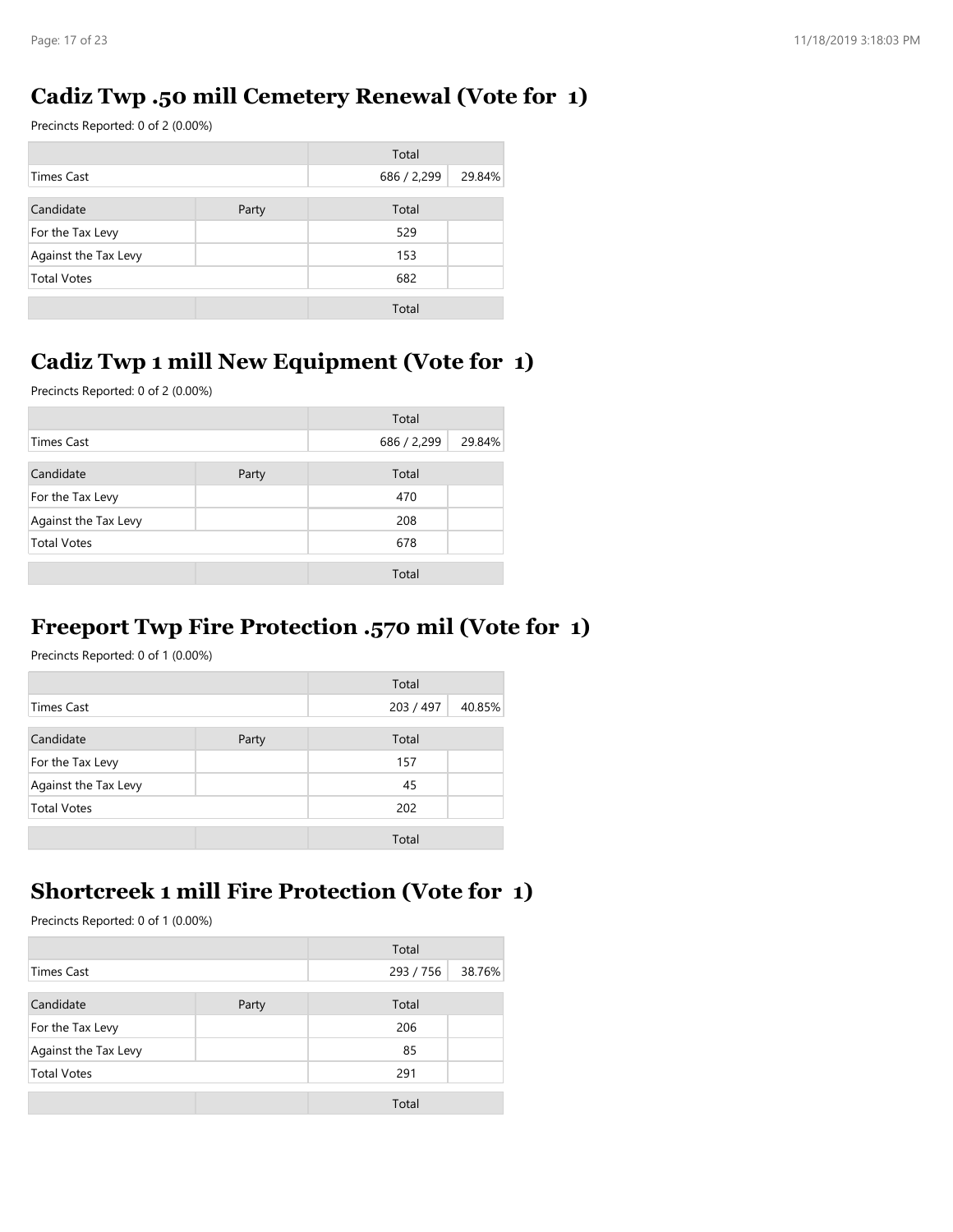## Stock Fire Euipment 1 Mill (Vote for 1)

| Page: 18 of 23                                 |       |           |        |
|------------------------------------------------|-------|-----------|--------|
|                                                |       |           |        |
| <b>Stock Fire Euipment 1 Mill (Vote for 1)</b> |       |           |        |
| Precincts Reported: 0 of 1 (0.00%)             |       |           |        |
|                                                |       | Total     |        |
| <b>Times Cast</b>                              |       | 111 / 343 | 32.36% |
| Candidate                                      | Party | Total     |        |
| For the Tax Levy                               |       | 83        |        |
| Against the Tax Levy                           |       | 27        |        |
| <b>Total Votes</b>                             |       | 110       |        |
|                                                |       | Total     |        |
|                                                |       |           |        |
| <b>Monroe Twp Cemetery (Vote for 1)</b>        |       |           |        |

## Monroe Twp Cemetery (Vote for 1)

|                                                                                             |       | Total        |        |
|---------------------------------------------------------------------------------------------|-------|--------------|--------|
| <b>Times Cast</b>                                                                           |       | 111 / 343    | 32.36% |
| Candidate                                                                                   | Party | Total        |        |
| For the Tax Levy                                                                            |       | 83           |        |
| Against the Tax Levy                                                                        |       | 27           |        |
| <b>Total Votes</b>                                                                          |       | 110          |        |
|                                                                                             |       |              |        |
|                                                                                             |       | Total        |        |
| <b>Monroe Twp Cemetery (Vote for 1)</b><br>Precincts Reported: 0 of 1 (0.00%)               |       |              |        |
|                                                                                             |       | Total        |        |
| <b>Times Cast</b>                                                                           |       | 203 / 659    | 30.80% |
|                                                                                             |       |              |        |
| Candidate                                                                                   | Party | Total        |        |
|                                                                                             |       |              |        |
| For the Tax Levy                                                                            |       | 170          |        |
| Against the Tax Levy                                                                        |       | 32           |        |
| <b>Total Votes</b>                                                                          |       | 202          |        |
|                                                                                             |       | Total        |        |
| <b>Monroe Twp.5 mill Fire Protection (Vote for 1)</b><br>Precincts Reported: 0 of 1 (0.00%) |       | Total        |        |
| <b>Times Cast</b>                                                                           |       | 203 / 659    | 30.80% |
|                                                                                             |       |              |        |
| Candidate                                                                                   | Party | Total        |        |
| For the Tax Levy                                                                            |       | 179          |        |
| Against the Tax Levy                                                                        |       | 23           |        |
| <b>Total Votes</b>                                                                          |       | 202<br>Total |        |

#### Monroe Twp .5 mill Fire Protection (Vote for 1)

|                      |       | Total     |        |
|----------------------|-------|-----------|--------|
| <b>Times Cast</b>    |       | 203 / 659 | 30.80% |
| Candidate            | Party | Total     |        |
| For the Tax Levy     |       | 179       |        |
| Against the Tax Levy |       | 23        |        |
| <b>Total Votes</b>   |       | 202       |        |
|                      |       | Total     |        |

## Monroe Twp 3.0 mills Fire Protection (Vote for 1)

|                                                   |       | Total     |        |
|---------------------------------------------------|-------|-----------|--------|
| <b>Times Cast</b>                                 |       | 203 / 659 | 30.80% |
| Candidate                                         | Party | Total     |        |
| For the Tax Levy                                  |       | 179       |        |
| Against the Tax Levy                              |       | 23        |        |
| <b>Total Votes</b>                                |       | 202       |        |
|                                                   |       | Total     |        |
|                                                   |       |           |        |
| Monroe Twp 3.0 mills Fire Protection (Vote for 1) |       |           |        |
| Precincts Reported: 0 of 1 (0.00%)                |       |           |        |
|                                                   |       |           |        |
|                                                   |       | Total     |        |
| <b>Times Cast</b>                                 |       | 203 / 659 | 30.80% |
| Candidate                                         | Party | Total     |        |
| For the Tax Levy                                  |       | 173       |        |
| Against the Tax Levy                              |       | 30        |        |
| <b>Total Votes</b>                                |       | 203       |        |
|                                                   |       | Total     |        |
|                                                   |       |           |        |
|                                                   |       |           |        |
|                                                   |       |           |        |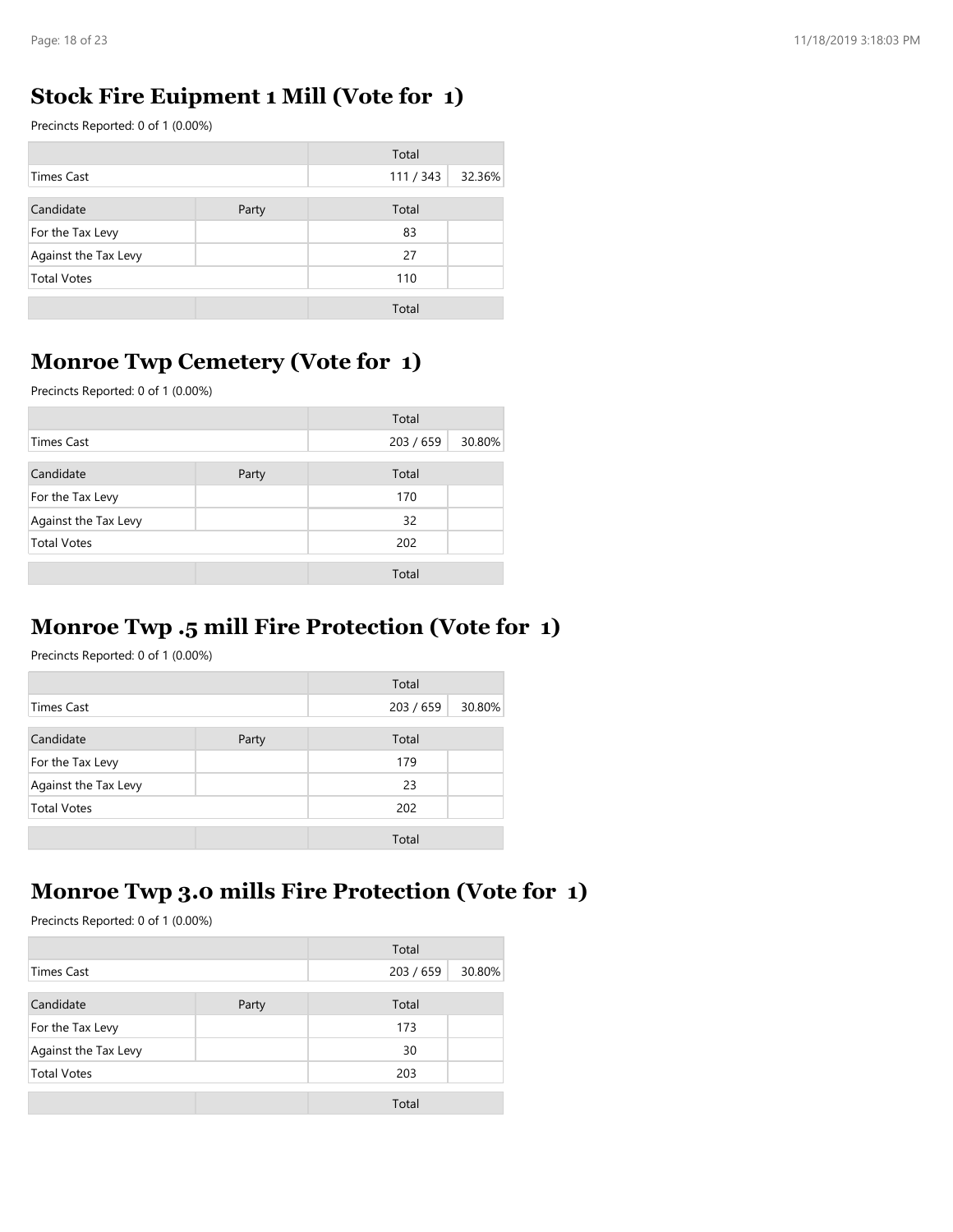### Edison Local School (Vote for 1)

| Page: 19 of 23                          |       |         |        |
|-----------------------------------------|-------|---------|--------|
|                                         |       |         |        |
| <b>Edison Local School (Vote for 1)</b> |       |         |        |
| Precincts Reported: 0 of 1 (0.00%)      |       |         |        |
|                                         |       | Total   |        |
| <b>Times Cast</b>                       |       | $24/63$ | 38.10% |
| Candidate                               | Party | Total   |        |
| For the Tax Levy                        |       | 14      |        |
| Against the Tax Levy                    |       | 10      |        |
| <b>Total Votes</b>                      |       | 24      |        |
|                                         |       | Total   |        |
|                                         |       |         |        |
| Jefferson JVS Levy (Vote for 1)         |       |         |        |

## Jefferson JVS Levy (Vote for 1)

|                                                                                                                           |       | Total                  |        |
|---------------------------------------------------------------------------------------------------------------------------|-------|------------------------|--------|
| <b>Times Cast</b>                                                                                                         |       | 24/63                  | 38.10% |
| Candidate                                                                                                                 | Party | Total                  |        |
| For the Tax Levy                                                                                                          |       | 14                     |        |
| Against the Tax Levy                                                                                                      |       | 10                     |        |
| <b>Total Votes</b>                                                                                                        |       | 24                     |        |
|                                                                                                                           |       | Total                  |        |
| <b>Jefferson JVS Levy (Vote for 1)</b><br>Precincts Reported: 0 of 3 (0.00%)                                              |       |                        |        |
|                                                                                                                           |       | Total                  |        |
| <b>Times Cast</b>                                                                                                         |       | 247 / 602              | 41.03% |
|                                                                                                                           |       |                        |        |
| Candidate                                                                                                                 | Party | Total                  |        |
| For the Tax Levy                                                                                                          |       | 157                    |        |
| Against the Tax Levy                                                                                                      |       | 87                     |        |
| <b>Total Votes</b>                                                                                                        |       | 244                    |        |
|                                                                                                                           |       | Total                  |        |
| <b>Harrison County Support Children Services (Vote for 1)</b><br>Precincts Reported: 0 of 16 (0.00%)<br><b>Times Cast</b> |       | Total<br>3,083 / 9,800 | 31.46% |
| Candidate                                                                                                                 | Party | Total                  |        |
| For the Tax Levy                                                                                                          |       | 2,175                  |        |
| Against the Tax Levy                                                                                                      |       | 866                    |        |
| <b>Total Votes</b>                                                                                                        |       | 3,041                  |        |
|                                                                                                                           |       | Total                  |        |
| <b>Harrison County Sheriff (Vote for 1)</b>                                                                               |       |                        |        |

#### Harrison County Support Children Services (Vote for 1)

|                      |       | Total         |        |
|----------------------|-------|---------------|--------|
| <b>Times Cast</b>    |       | 3,083 / 9,800 | 31.46% |
| Candidate            | Party | Total         |        |
| For the Tax Levy     |       | 2,175         |        |
| Against the Tax Levy |       | 866           |        |
| <b>Total Votes</b>   |       | 3,041         |        |
|                      |       | Total         |        |

## Harrison County Sheriff (Vote for 1)

|                                                                                    |       | Total         |        |
|------------------------------------------------------------------------------------|-------|---------------|--------|
| <b>Times Cast</b>                                                                  |       | 3,083 / 9,800 | 31.46% |
| Candidate                                                                          | Party | Total         |        |
| For the Tax Levy                                                                   |       | 2,175         |        |
| Against the Tax Levy                                                               |       | 866           |        |
| <b>Total Votes</b>                                                                 |       | 3,041         |        |
|                                                                                    |       | Total         |        |
|                                                                                    |       |               |        |
| <b>Harrison County Sheriff (Vote for 1)</b><br>Precincts Reported: 0 of 16 (0.00%) |       |               |        |
|                                                                                    |       | Total         |        |
| <b>Times Cast</b>                                                                  |       | 3,083 / 9,800 | 31.46% |
| Candidate                                                                          | Party | Total         |        |
| For the Tax Levy                                                                   |       | 2,235         |        |
| Against the Tax Levy                                                               |       | 811           |        |
| <b>Total Votes</b>                                                                 |       | 3,046         |        |
|                                                                                    |       | Total         |        |
|                                                                                    |       |               |        |
|                                                                                    |       |               |        |
|                                                                                    |       |               |        |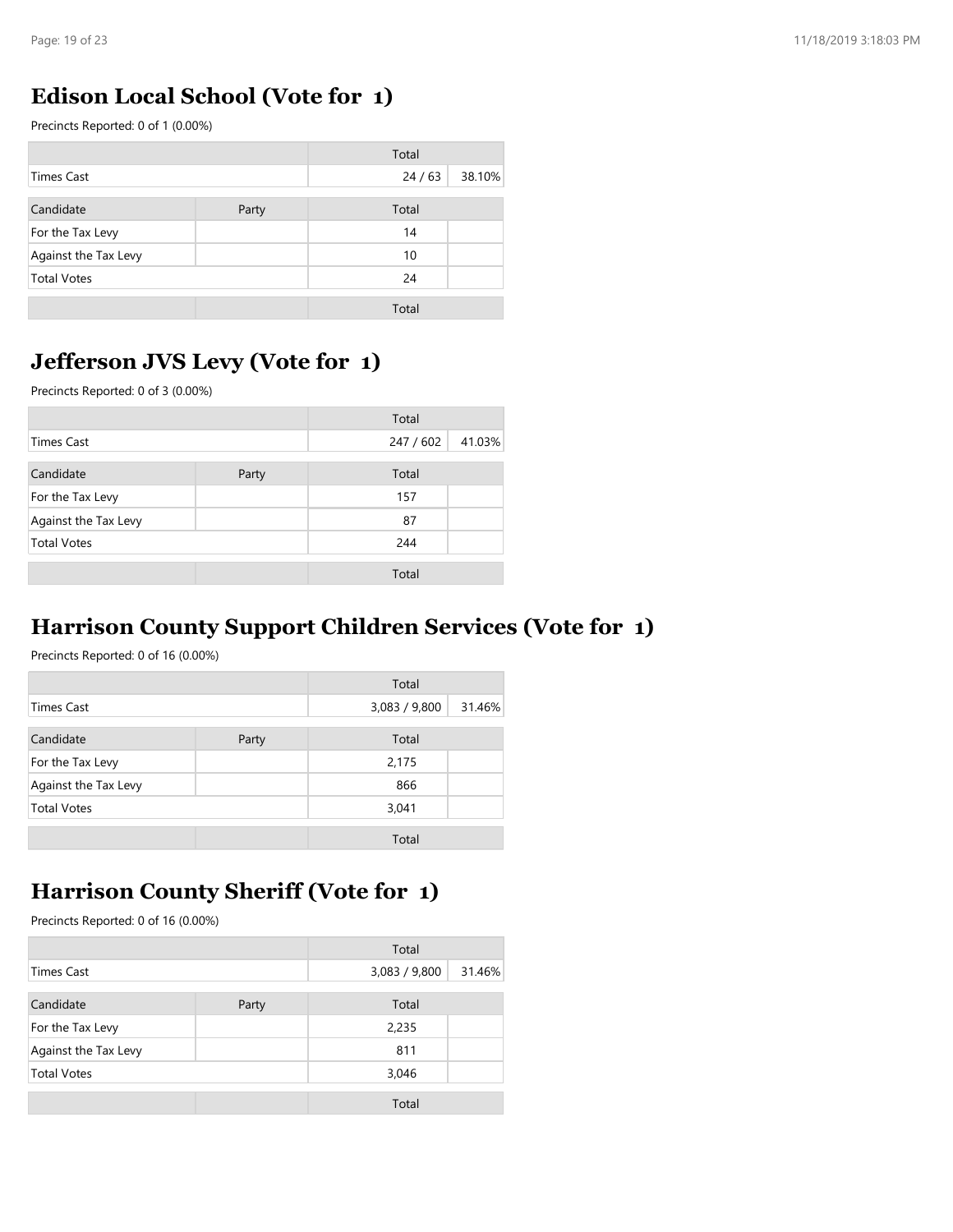### Adena Ordinance- Marihuana (Vote for 1)

| Page: 20 of 23                     |                                        |          |        |
|------------------------------------|----------------------------------------|----------|--------|
|                                    |                                        |          |        |
|                                    | Adena Ordinance-Marihuana (Vote for 1) |          |        |
| Precincts Reported: 0 of 1 (0.00%) |                                        |          |        |
|                                    |                                        | Total    |        |
| <b>Times Cast</b>                  |                                        | 54 / 108 | 50.00% |
| Candidate                          | Party                                  | Total    |        |
| <b>YES</b>                         |                                        | 26       |        |
| <b>NO</b>                          |                                        | 27       |        |
|                                    |                                        | 53       |        |
| <b>Total Votes</b>                 |                                        |          |        |
|                                    |                                        | Total    |        |
|                                    | Scio Police 1 mill (Vote for 1)        |          |        |

## Scio Police 1 mill (Vote for 1)

|                                                                                                            |       | Total             |        |
|------------------------------------------------------------------------------------------------------------|-------|-------------------|--------|
| <b>Times Cast</b>                                                                                          |       | 54 / 108          | 50.00% |
| Candidate                                                                                                  | Party | Total             |        |
| <b>YES</b>                                                                                                 |       | 26                |        |
| <b>NO</b>                                                                                                  |       | 27                |        |
| <b>Total Votes</b>                                                                                         |       | 53                |        |
|                                                                                                            |       | Total             |        |
| Scio Police 1 mill (Vote for 1)<br>Precincts Reported: 0 of 1 (0.00%)                                      |       |                   |        |
|                                                                                                            |       | Total             |        |
| <b>Times Cast</b>                                                                                          |       | 91 / 432          | 21.06% |
|                                                                                                            |       |                   |        |
| Candidate                                                                                                  | Party | Total             |        |
| For the Tax Levy                                                                                           |       | 61                |        |
| Against the Tax Levy                                                                                       |       | 29                |        |
| <b>Total Votes</b>                                                                                         |       | 90                |        |
|                                                                                                            |       | Total             |        |
| New Athens 1 mill Current Expenses (Vote for 1)<br>Precincts Reported: 0 of 1 (0.00%)<br><b>Times Cast</b> |       | Total<br>63 / 200 | 31.50% |
|                                                                                                            |       |                   |        |
| Candidate                                                                                                  | Party | Total             |        |
| For the Tax Levy                                                                                           |       | 51                |        |
| Against the Tax Levy                                                                                       |       | 12                |        |
| <b>Total Votes</b>                                                                                         |       | 63                |        |
|                                                                                                            |       | Total             |        |
|                                                                                                            |       |                   |        |
| New Athens 2 mill Police Renewal (Vote for 1)                                                              |       |                   |        |
|                                                                                                            |       |                   |        |

#### New Athens 1 mill Current Expenses (Vote for 1)

|                      |       | Total    |        |
|----------------------|-------|----------|--------|
| <b>Times Cast</b>    |       | 63 / 200 | 31.50% |
| Candidate            | Party | Total    |        |
| For the Tax Levy     |       | 51       |        |
| Against the Tax Levy |       | 12       |        |
| <b>Total Votes</b>   |       | 63       |        |
|                      |       | Total    |        |

## New Athens 2 mill Police Renewal (Vote for 1)

|                                               |       | Total             |        |
|-----------------------------------------------|-------|-------------------|--------|
| <b>Times Cast</b>                             |       | 63 / 200          | 31.50% |
| Candidate                                     | Party | Total             |        |
| For the Tax Levy                              |       | 51                |        |
| Against the Tax Levy                          |       | 12                |        |
| <b>Total Votes</b>                            |       | 63                |        |
|                                               |       | Total             |        |
|                                               |       |                   |        |
|                                               |       |                   |        |
| New Athens 2 mill Police Renewal (Vote for 1) |       |                   |        |
| Precincts Reported: 0 of 1 (0.00%)            |       |                   |        |
|                                               |       |                   |        |
| <b>Times Cast</b>                             |       | Total<br>63 / 200 | 31.50% |
| Candidate                                     |       | Total             |        |
| For the Tax Levy                              | Party | 53                |        |
| Against the Tax Levy                          |       | 10                |        |
| <b>Total Votes</b>                            |       | 63                |        |
|                                               |       | Total             |        |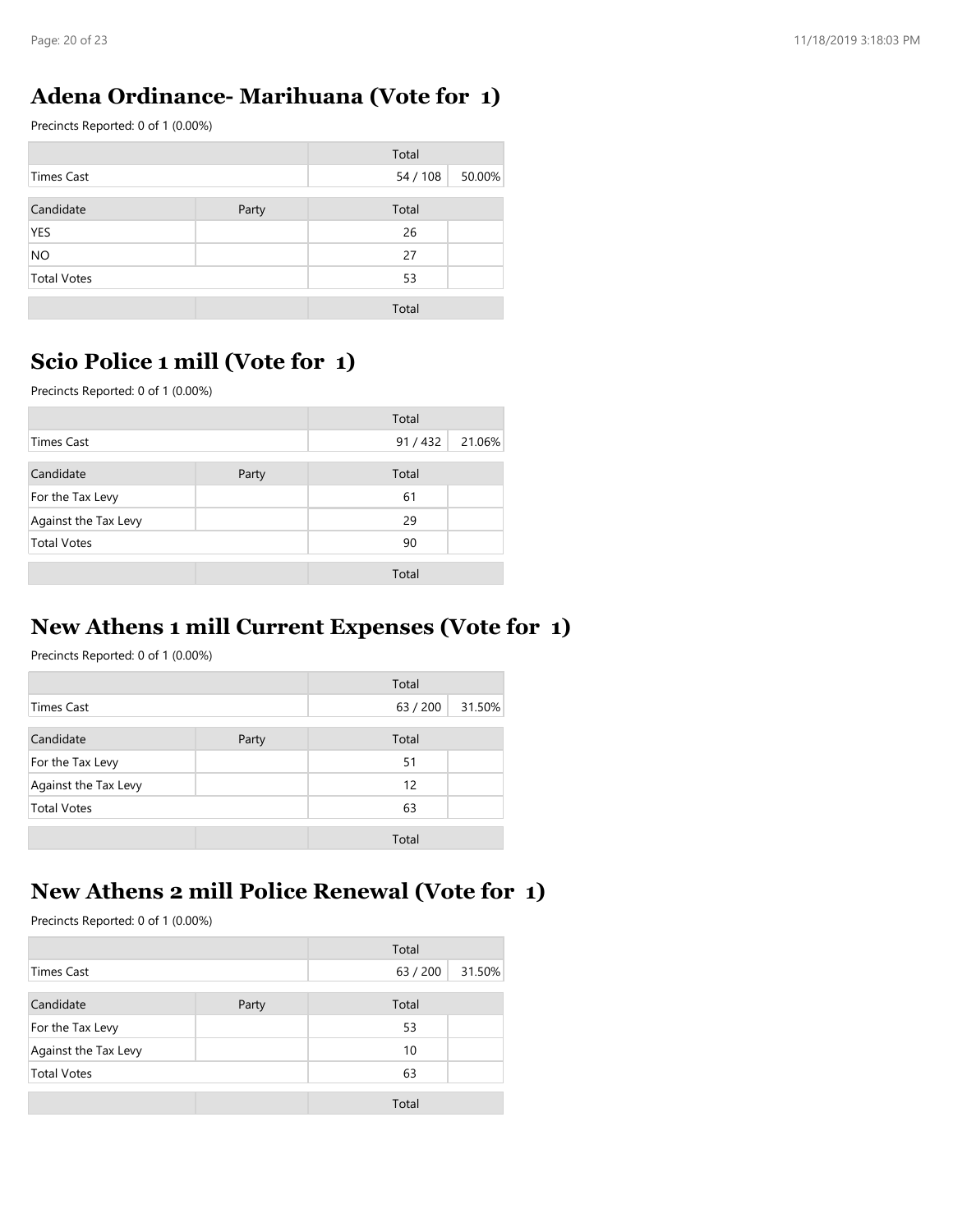## Jewett Village 1 mill Levy Police (Vote for 1)

| Page: 21 of 23                                 |       |           |        |
|------------------------------------------------|-------|-----------|--------|
|                                                |       |           |        |
| Jewett Village 1 mill Levy Police (Vote for 1) |       |           |        |
|                                                |       |           |        |
| Precincts Reported: 0 of 1 (0.00%)             |       |           |        |
|                                                |       | Total     |        |
| <b>Times Cast</b>                              |       | 158 / 379 | 41.69% |
| Candidate                                      | Party | Total     |        |
| For the Tax Levy                               |       | 68        |        |
| Against the Tax Levy                           |       | 90        |        |
| <b>Total Votes</b>                             |       | 158       |        |
|                                                |       | Total     |        |
|                                                |       |           |        |
| Jewett Village 1 mill Levy Park (Vote for 1)   |       |           |        |

## Jewett Village 1 mill Levy Park (Vote for 1)

## Hopedale 1.6 mills Current Expenses (Vote for 1)

|                      |       | Total     |        |
|----------------------|-------|-----------|--------|
| Times Cast           |       | 204 / 585 | 34.87% |
| Candidate            | Party | Total     |        |
| For the Tax Levy     |       | 142       |        |
| Against the Tax Levy |       | 60        |        |
| <b>Total Votes</b>   |       | 202       |        |
|                      |       | Total     |        |

## Harrisville 0.05 mill Current Expenses (Vote for 1)

|                                                                                           |       | Total     |        |
|-------------------------------------------------------------------------------------------|-------|-----------|--------|
| <b>Times Cast</b>                                                                         |       | 204 / 585 | 34.87% |
| Candidate                                                                                 | Party | Total     |        |
| For the Tax Levy                                                                          |       | 142       |        |
| Against the Tax Levy                                                                      |       | 60        |        |
| <b>Total Votes</b>                                                                        |       | 202       |        |
|                                                                                           |       | Total     |        |
|                                                                                           |       |           |        |
| Harrisville 0.05 mill Current Expenses (Vote for 1)<br>Precincts Reported: 0 of 1 (0.00%) |       | Total     |        |
| <b>Times Cast</b>                                                                         |       | 45 / 126  | 35.71% |
| Candidate                                                                                 | Party | Total     |        |
| For the Tax Levy                                                                          |       | 35        |        |
| Against the Tax Levy                                                                      |       | 10        |        |
| <b>Total Votes</b>                                                                        |       | 45        |        |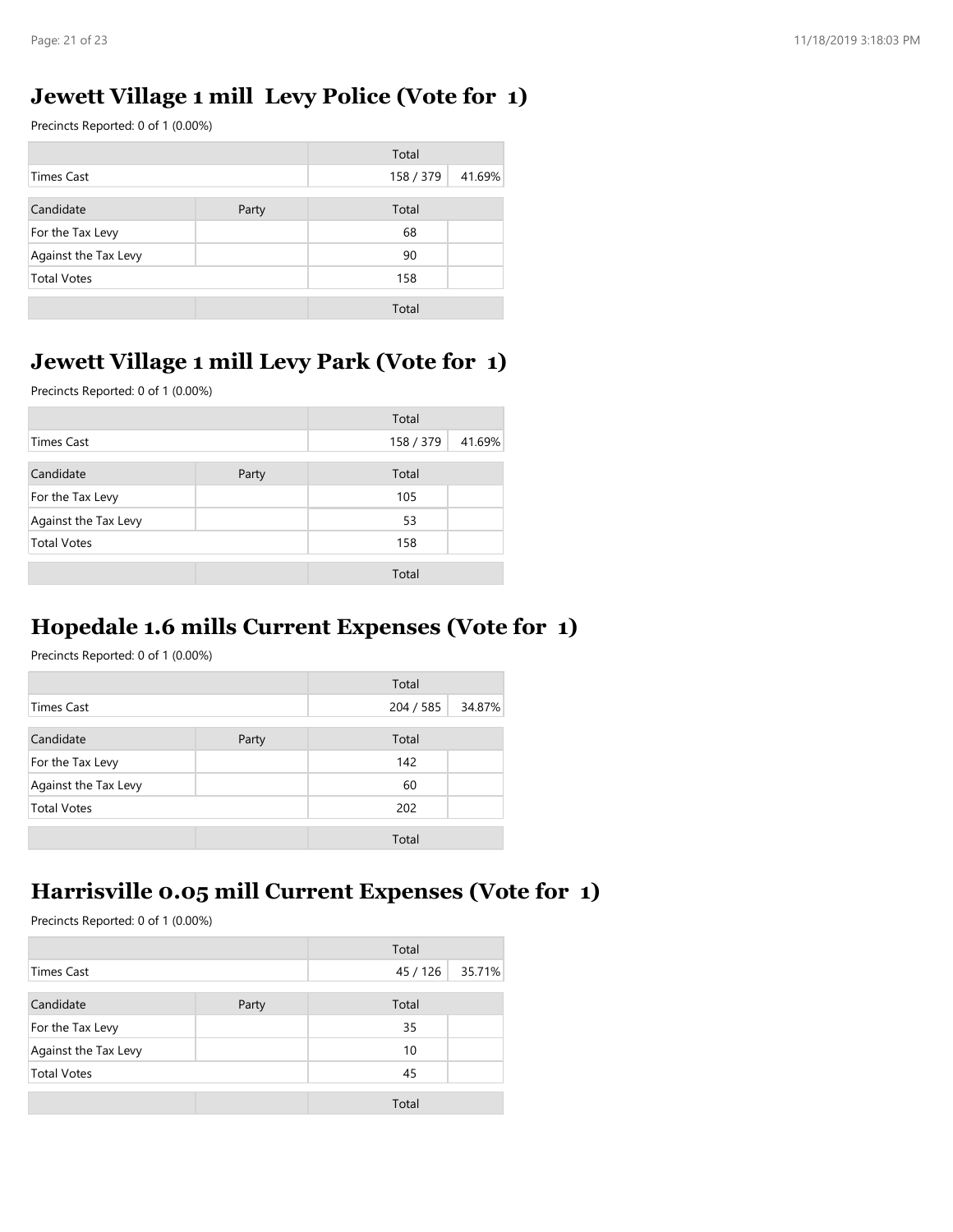#### Harrisville 1.5 mill Current Expenses (Vote for 1)

| Page: 22 of 23                                     |       |          |        |
|----------------------------------------------------|-------|----------|--------|
|                                                    |       |          |        |
|                                                    |       |          |        |
| Harrisville 1.5 mill Current Expenses (Vote for 1) |       |          |        |
| Precincts Reported: 0 of 1 (0.00%)                 |       |          |        |
|                                                    |       | Total    |        |
| <b>Times Cast</b>                                  |       | 45 / 126 | 35.71% |
| Candidate                                          | Party | Total    |        |
| For the Tax Levy                                   |       | 33       |        |
| Against the Tax Levy                               |       | 12       |        |
| <b>Total Votes</b>                                 |       | 45       |        |

## Harrisville 3.120 mill Current Expenses (Vote for 1)

| <b>Times Cast</b>                                                                          |       | Total<br>45 / 126 | 35.71% |
|--------------------------------------------------------------------------------------------|-------|-------------------|--------|
| Candidate                                                                                  |       | Total             |        |
| For the Tax Levy                                                                           | Party | 33                |        |
|                                                                                            |       | 12                |        |
| Against the Tax Levy<br><b>Total Votes</b>                                                 |       | 45                |        |
|                                                                                            |       |                   |        |
|                                                                                            |       | Total             |        |
| Harrisville 3.120 mill Current Expenses (Vote for 1)<br>Precincts Reported: 0 of 1 (0.00%) |       |                   |        |
|                                                                                            |       | Total             |        |
| <b>Times Cast</b>                                                                          |       | 45 / 126          | 35.71% |
| Candidate                                                                                  | Party | Total             |        |
|                                                                                            |       |                   |        |
| For the Tax Levy                                                                           |       | 30                |        |
| Against the Tax Levy                                                                       |       | 14                |        |
| <b>Total Votes</b>                                                                         |       | 44                |        |
|                                                                                            |       | Total             |        |
|                                                                                            |       |                   |        |
| <b>Bowerston 1.5 Current Expense (Vote for 1)</b>                                          |       |                   |        |
| Precincts Reported: 0 of 1 (0.00%)                                                         |       |                   |        |
|                                                                                            |       | Total             |        |
| <b>Times Cast</b>                                                                          |       | 67 / 192          | 34.90% |
| Candidate                                                                                  | Party | Total             |        |
| For the Tax Levy                                                                           |       | 47                |        |
| Against the Tax Levy                                                                       |       | 17                |        |
| <b>Total Votes</b>                                                                         |       | 64                |        |
|                                                                                            |       | Total             |        |

#### Bowerston 1.5 Current Expense (Vote for 1)

|                      |       | Total    |        |
|----------------------|-------|----------|--------|
| <b>Times Cast</b>    |       | 67 / 192 | 34.90% |
| Candidate            | Party | Total    |        |
| For the Tax Levy     |       | 47       |        |
| Against the Tax Levy |       | 17       |        |
| <b>Total Votes</b>   |       | 64       |        |
|                      |       | Total    |        |

## LIQOUR OPTION J-D Bowling Lanes (Vote for 1)

|                                    |                                                     | Total                |        |
|------------------------------------|-----------------------------------------------------|----------------------|--------|
| <b>Times Cast</b>                  |                                                     | 67 / 192             | 34.90% |
| Candidate                          | Party                                               | Total                |        |
| For the Tax Levy                   |                                                     | 47                   |        |
| Against the Tax Levy               |                                                     | 17                   |        |
| <b>Total Votes</b>                 |                                                     | 64                   |        |
|                                    |                                                     | Total                |        |
|                                    |                                                     |                      |        |
|                                    | <b>LIQOUR OPTION J-D Bowling Lanes (Vote for 1)</b> |                      |        |
| Precincts Reported: 0 of 1 (0.00%) |                                                     |                      |        |
|                                    |                                                     |                      |        |
| <b>Times Cast</b>                  |                                                     | Total<br>330 / 1,112 | 29.68% |
|                                    |                                                     |                      |        |
| Candidate                          | Party                                               | Total                |        |
| <b>YES</b>                         |                                                     | 237                  |        |
| <b>NO</b>                          |                                                     | 87                   |        |
| <b>Total Votes</b>                 |                                                     | 324                  |        |
|                                    |                                                     | Total                |        |
|                                    |                                                     |                      |        |
|                                    |                                                     |                      |        |
|                                    |                                                     |                      |        |